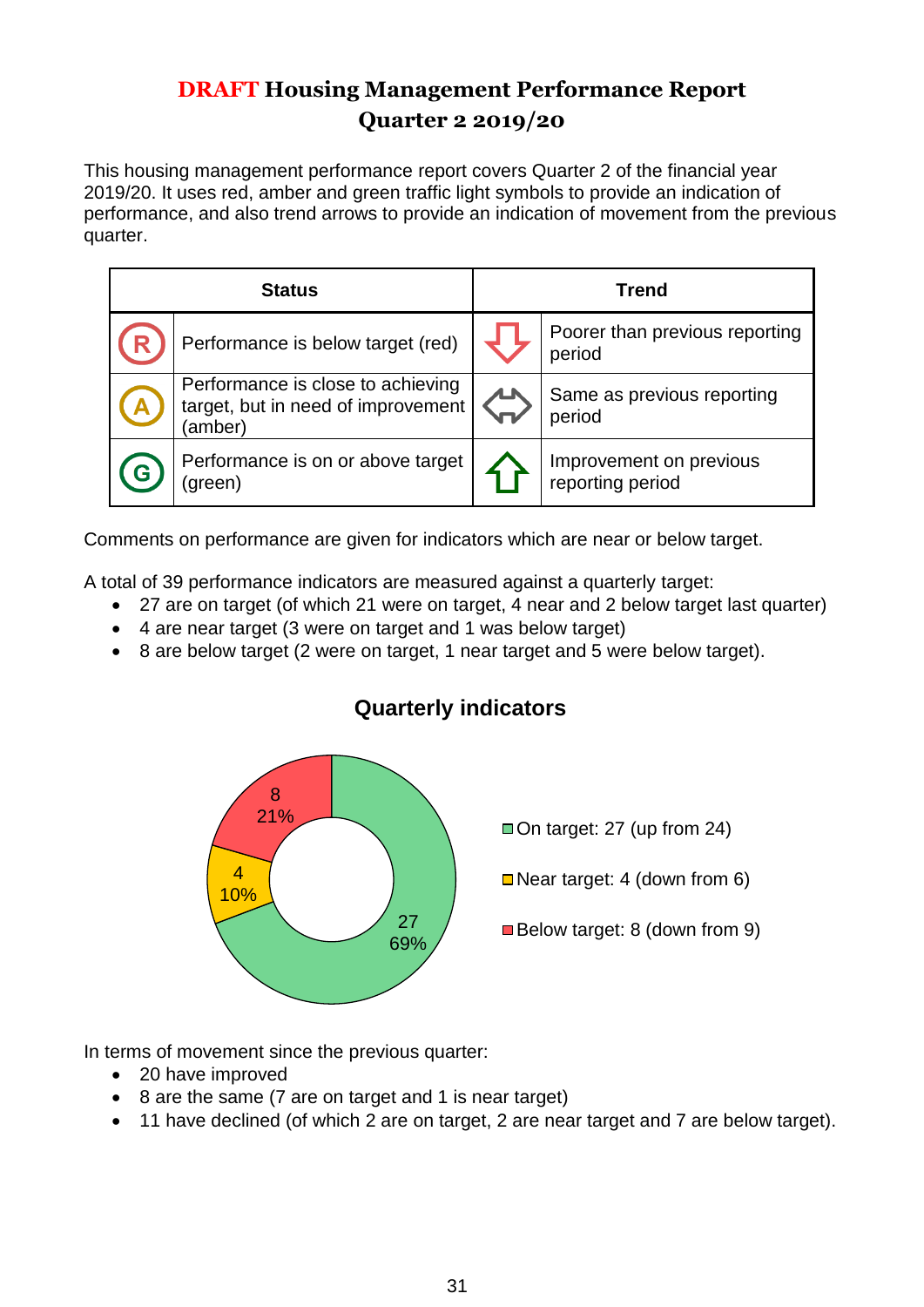#### **1. Rent collection and current arrears**

Row 1.1 is an end of year forecast and the others are cumulative for the year to date.

|     | <b>Rent collection and current arrears</b><br><b>indicators</b> | <b>Target</b><br>2019/20       | Q <sub>1</sub><br>2019/20        | Q2<br>2019/20                      | <b>Status</b><br>against<br>target | <b>Trend</b><br>since last<br>quarter |
|-----|-----------------------------------------------------------------|--------------------------------|----------------------------------|------------------------------------|------------------------------------|---------------------------------------|
| 1.1 | Rent collected as proportion of rent due for the<br>year        | 97.20%                         | 97.51%<br>(£50.3m of<br>(E51.6m) | 97.22%<br>$(E50.6m$ of<br>(E52.1m) | <b>G)</b>                          |                                       |
| 1.2 | Former tenant arrears collected                                 | 25%<br>$(12.5\%$<br>for $Q2$ ) | $4.69\%$<br>$(E33k$ of<br>£714k) | 8.05%<br>$(E60k$ of<br>£740k)      | (R)                                |                                       |
| 1.3 | Rent loss due to empty dwellings                                | Under 1%                       | 0.63%<br>(E92k of<br>£14.5m)     | 0.61%<br>(£166k of<br>£27.0m)      | $\left( G\right)$                  |                                       |
| 1.4 | Tenants served a Notice of Seeking Possession                   | For info                       | 126                              | 131                                | n/a                                | n/a                                   |
| 1.5 | Tenants evicted because of rent arrears                         | For info                       | $\overline{0}$                   | $\overline{0}$                     | n/a                                | n/a                                   |

### **Former tenant arrears collected – 4.45 percentage points below target for the quarter**

- **Contributory factors -** vacancies in team; prioritising staff time on current tenant arrears and Universal Credit.
- **Improvement actions** staff recruitment drive.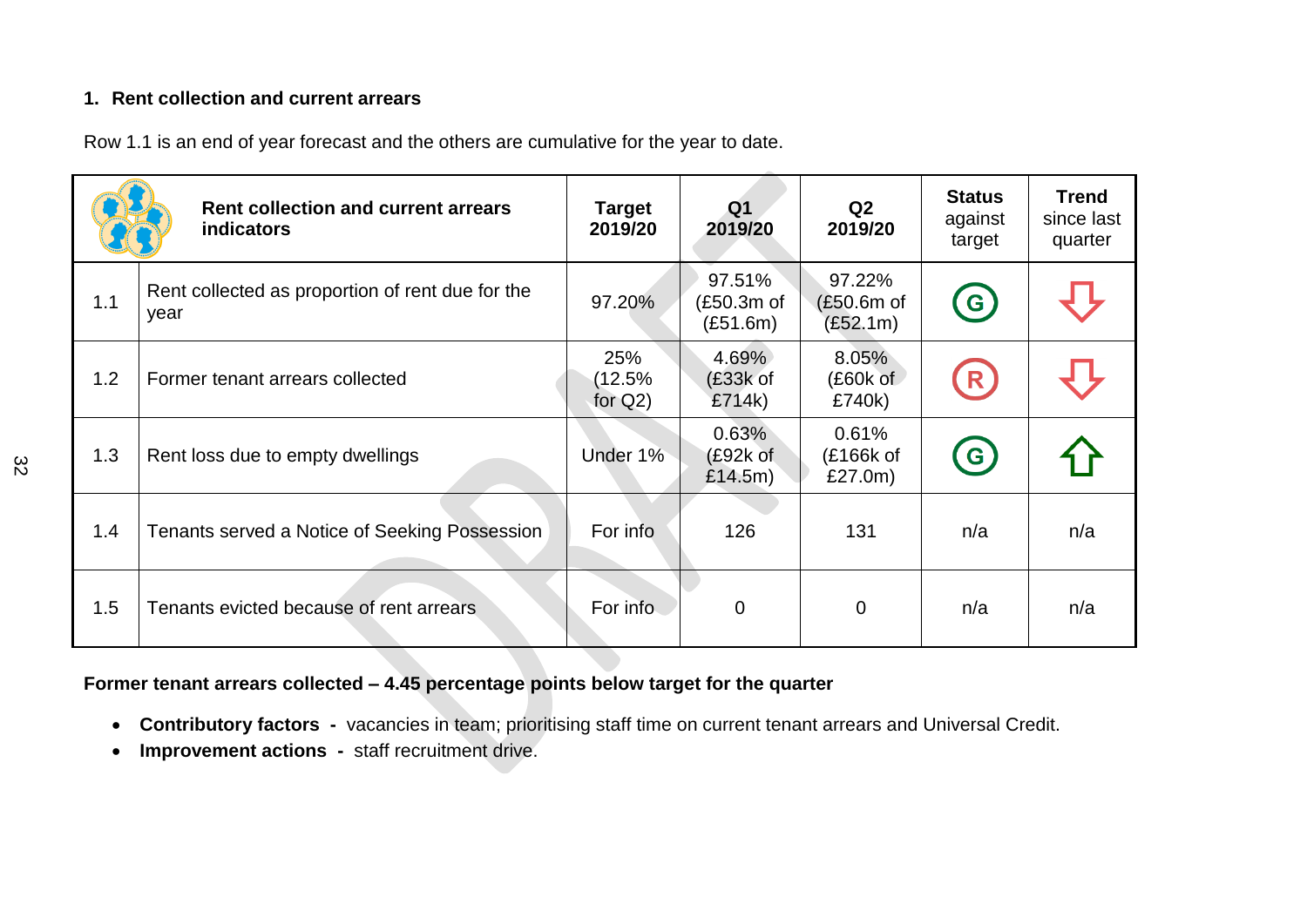|      | Welfare reform information                                                              | Q <sub>1</sub><br>2019/20          | Q <sub>2</sub><br>2019/20          |
|------|-----------------------------------------------------------------------------------------|------------------------------------|------------------------------------|
| 1.6  | Universal Credit - affected households                                                  | 1,511<br>(13% of all<br>tenants)   | 1,759<br>(15% of all<br>tenants)   |
| 1.7  | Universal Credit – arrears of affected<br>households                                    | £753k<br>(59% of total<br>arrears) | £957k<br>(66% of total<br>arrears) |
| 1.8  | Universal Credit households in arrears which<br>have an alternative payment arrangement | 38%<br>(369 <sub>o</sub> )<br>969) | 39%<br>$(445$ of<br>1,153)         |
| 1.9  | Under occupiers on Housing Benefit - affected<br>households                             | 468<br>(4%)                        | 460<br>(4%)                        |
| 1.10 | Under occupiers on Housing Benefit – arrears<br>of affected households                  | £43k<br>(3%)                       | £45k<br>(3%)                       |
| 1.11 | Benefit Cap - affected households                                                       | 38<br>$(0.3\%)$                    | 36<br>$(0.3\%)$                    |
| 1.12 | Benefit Cap – arrears of affected households                                            | £14k<br>$(1.1\%)$                  | £5k<br>$(0.3\%)$                   |
| 1.13 | <b>Total households</b>                                                                 | 11,429                             | 11,450                             |
| 1.14 | Total current tenant arrears                                                            | £1,284k                            | £1,450k                            |

33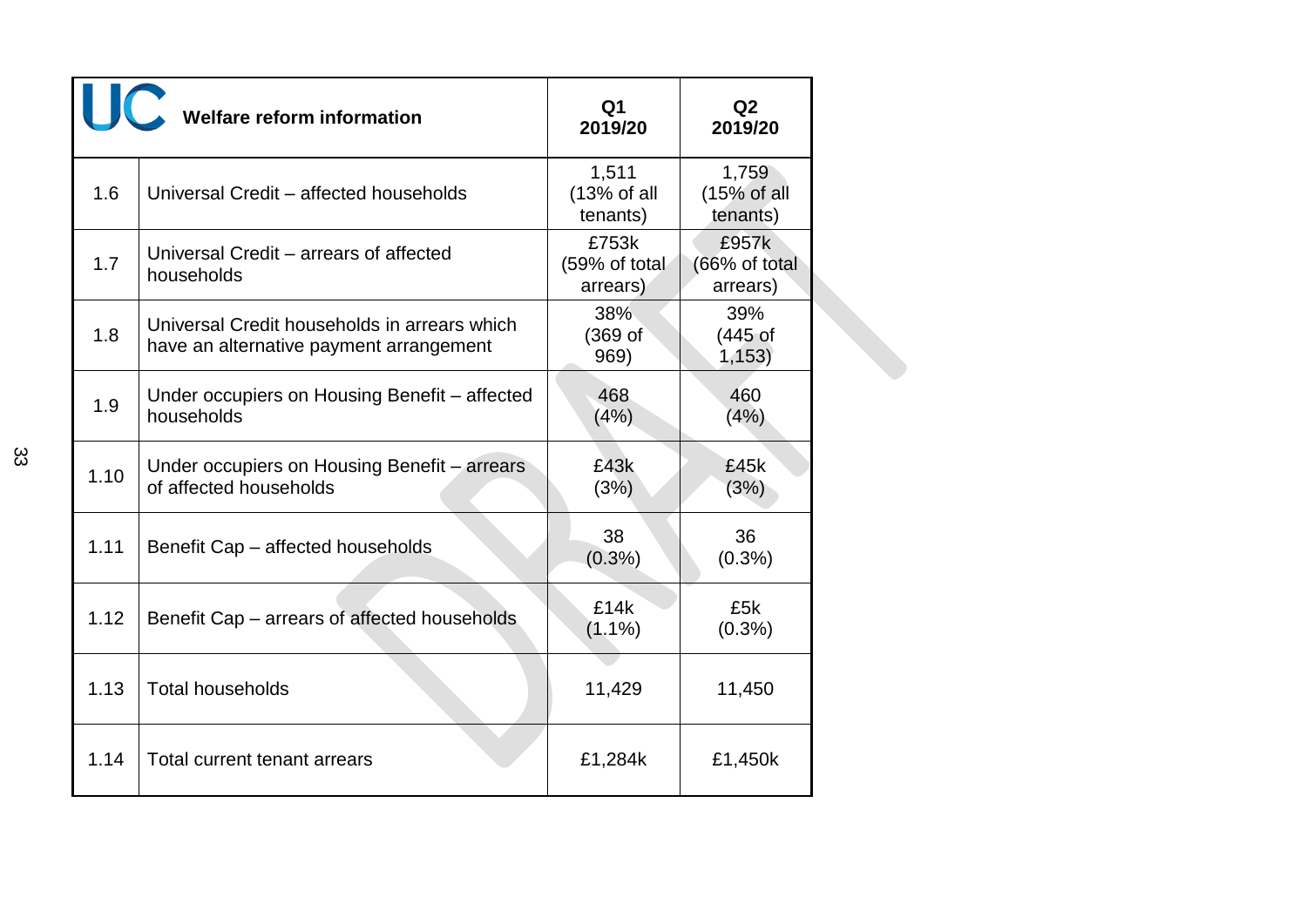### **1.15 Area breakdown of rent collected**

The figures below are end of year forecasts.

| <b>Rent collection</b><br>area      | Q1<br>2019/20                          | Q <sub>2</sub><br>2019/20          |
|-------------------------------------|----------------------------------------|------------------------------------|
| North (includes<br>Seniors housing) | 98.03%<br>$(E14.3m)$ of<br>£14.6m)     | 97.82%<br>$(E14.5m)$ of<br>£14.8m) |
| West                                | 97.00%<br>(£10.1m of<br>£10.4m)        | 96.65%<br>(E10.1m)<br>£10.5m)      |
| Central                             | 97.03%<br>$(E8.9m$ of<br>(E9.2m)       | 96.79%<br>(£9.0m of<br>£9.3m)      |
| East                                | 97.62%<br>$(E17.0m)$ of<br>£17.4 $m$ ) | 97.27%<br>(£17.1m of<br>£17.5m)    |
| All areas                           | 97.51%<br>(£50.2m of<br>(E51.5m)       | 97.22%<br>(£50.1m of<br>(E52.1m)   |

## **1.16 Households in arrears by amount**

All figures in the table below are end of quarter results.

| <b>Amount of arrears</b> | Q <sub>1</sub><br>2019/20 | Q <sub>2</sub><br>2019/20 |
|--------------------------|---------------------------|---------------------------|
| No arrears               | 77%<br>(8, 813)           | 76%<br>(8,680)            |
| Any arrears              | 23%<br>(2,616)            | 24%<br>(2,770)            |
| $$ £0.01 to £99.99       | 7%<br>(861)               | 7%<br>(859)               |
| £100 to £499.99          | 9%<br>(987)               | 9%<br>(996)               |
| £500 and above           | 7%<br>(768)               | 8%<br>(915)               |
| <b>Total households</b>  | 11,429                    | 11,450                    |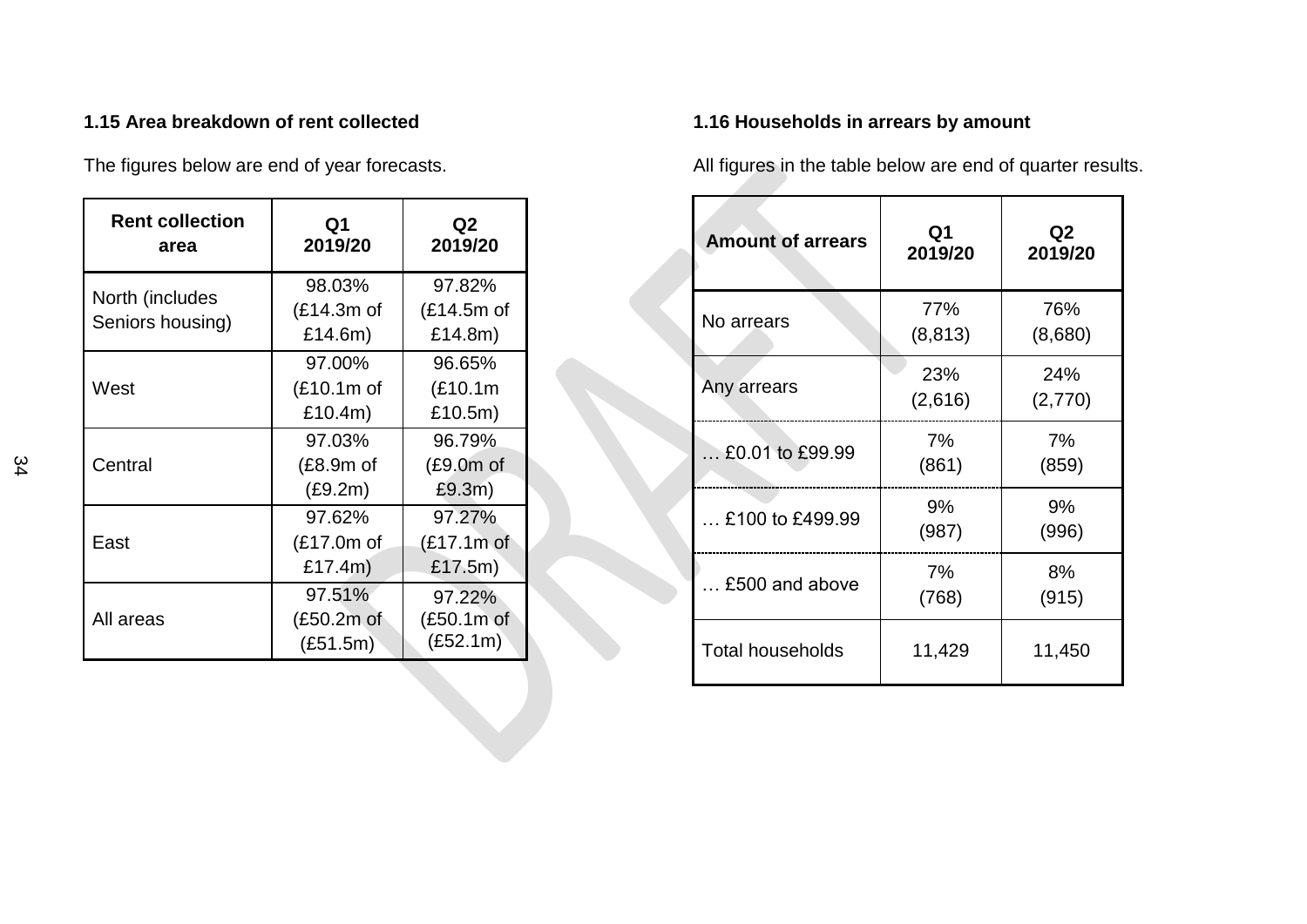# **2. Customer services and complaints**

|     | <b>Customer services and complaints</b><br>indicators                             | <b>Target</b><br>2019/20 | Q <sub>1</sub><br>2019/20          | Q2<br>2019/20                         | <b>Status</b><br>against<br>target | <b>Trend</b><br>since last<br>quarter |
|-----|-----------------------------------------------------------------------------------|--------------------------|------------------------------------|---------------------------------------|------------------------------------|---------------------------------------|
| 2.1 | Calls answered by Housing Customer Services<br>Team (HCST)                        | 90%                      | 90%<br>$(8,793)$ of<br>9,727)      | 91%<br>$(8,428 \text{ of})$<br>9,256) | G                                  |                                       |
| 2.2 | Stage one complaints responded to within 10<br>working days                       | 80%                      | 88%<br>$(88$ of<br>100)            | 64%<br>$(70 \text{ of }$<br>109)      | R                                  |                                       |
| 2.3 | Stage one complaints – average time to respond<br>when not within 10 working days | For info                 | 13 days                            | 16 days                               | n/a                                | n/a                                   |
| 2.4 | Stage one complaints upheld                                                       | For info                 | 46%<br>(46 <sub>of</sub> )<br>100) | 39%<br>(43 <sub>of</sub> )<br>109)    | n/a                                | n/a                                   |
| 2.5 | Stage one complaints escalated to stage two                                       | 10%                      | 12%<br>$(12 \text{ of }$<br>100)   | 11%<br>(12 <sub>of</sub> )<br>109)    |                                    |                                       |
| 2.6 | Stage two complaints upheld                                                       | 18% or<br>under          | 25%<br>$(3 \text{ of }$<br>12)     | 8%<br>$(1 \text{ of }$<br>12)         | $\mathbf{G}$                       |                                       |
| 2.7 | Housing Ombudsman Complaints upheld                                               | For info                 | $0\%$<br>(0 <sub>o</sub> )<br>2)   | $0\%$<br>(0 <sub>o</sub> )<br>2)      | n/a                                | n/a                                   |

35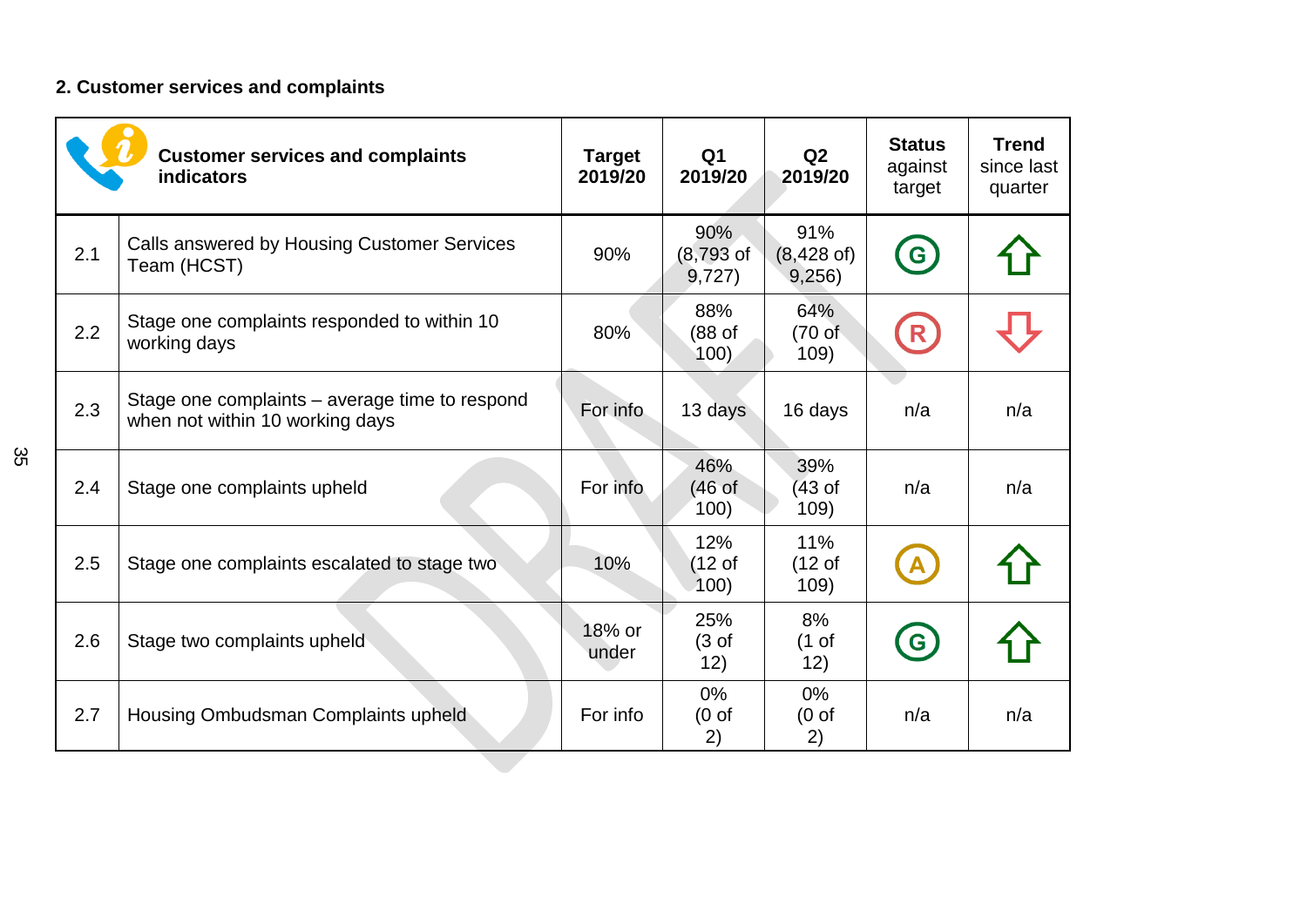#### **Customer services and complaints**

**Stage one complaints responded to within 10 working days – 16 percentage points off target**

- **Contributory factors** backlog of repairs complaints with contractor; contractor staff vacancies.
- **Improvement actions -** backlog of repairs complaints now cleared with help from contractor's regional office; two new members of staff recruited by contractor; ensuring complaints aren't going to contractors when they should be going to Housing.

#### **Stage one complaints escalated to stage two – 1 percentage point off target**

- **Contributory factors** some complaints could have been resolved at stage one (better communication needed with customer).
- **Improvement actions** Customer Feedback Team have assessed stage one complaint responses and have produced guidance for responding officers to improve quality of responses.

.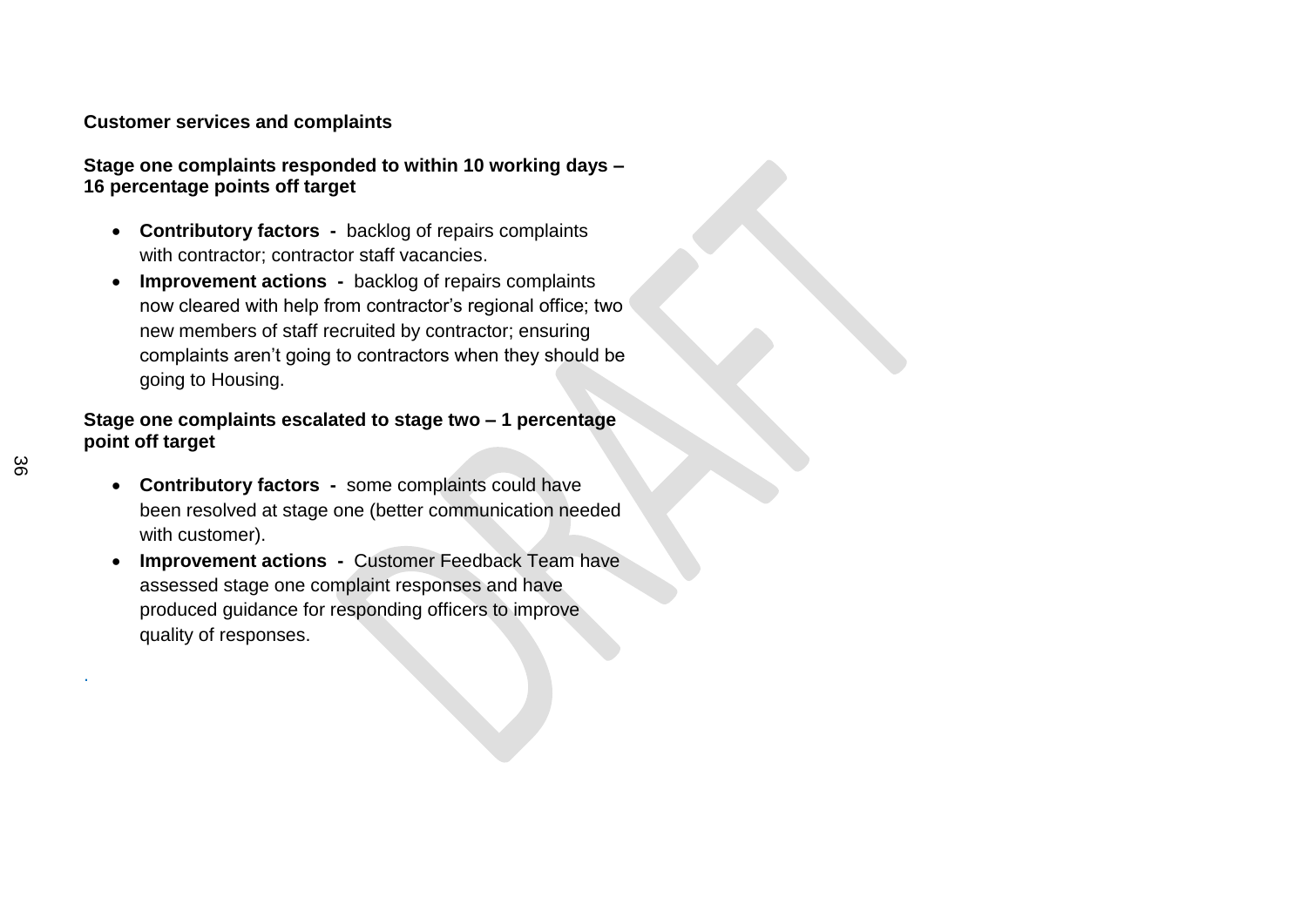#### **3. Empty home turnaround time and mutual exchanges**

|     | Empty home turnaround time and mutual<br>exchange indicators                              | <b>Target</b><br>2019/20 | Q1<br>2019/20                      | Q2<br>2019/20                      | <b>Status</b><br>against<br>target | <b>Trend</b><br>since last<br>quarter |
|-----|-------------------------------------------------------------------------------------------|--------------------------|------------------------------------|------------------------------------|------------------------------------|---------------------------------------|
| 3.1 | Average re-let time, excluding time spent in major<br>works (calendar days)               | 21                       | 25<br>$(129$ lets)                 | 20<br>$(115$ lets)                 | $\mathbf{G}$                       |                                       |
| 3.2 | as above for general needs dwellings                                                      | For info                 | 21<br>$(109$ lets)                 | 17<br>$(95$ lets)                  | n/a                                | n/a                                   |
| 3.3 | as above for seniors housing dwellings                                                    | For info                 | 45<br>$(20$ lets)                  | 36<br>$(18$ lets)                  | n/a                                | n/a                                   |
| 3.4 | Average 'key to key' empty period, including time<br>spent in major works (calendar days) | For info                 | 47<br>$(129$ lets)                 | 37<br>$(115$ lets)                 | n/a                                | n/a                                   |
| 3.5 | New dwellings let for first time                                                          | For info                 | 0                                  | 20                                 | n/a                                | n/a                                   |
| 3.6 | Mutual exchange decisions made within 42 calendar<br>days                                 | 100%                     | 100%<br>(25 <sub>of</sub> )<br>25) | 100%<br>(24 <sub>of</sub> )<br>24) | G                                  |                                       |
| 3.7 | Total empty dwellings at end quarter*                                                     | For info                 | 82                                 | 68                                 | n/a                                | n/a                                   |

\*Total general needs and seniors housing stock is 11,518 of which 11,450 are let and 68 are empty. The total housing revenue account (HRA) stock of 11,574 also includes 30 council owned temporary accommodation dwellings, 11 long term leases to housing associations and 15 new builds which are nearing completion (at Tilbury Place).

37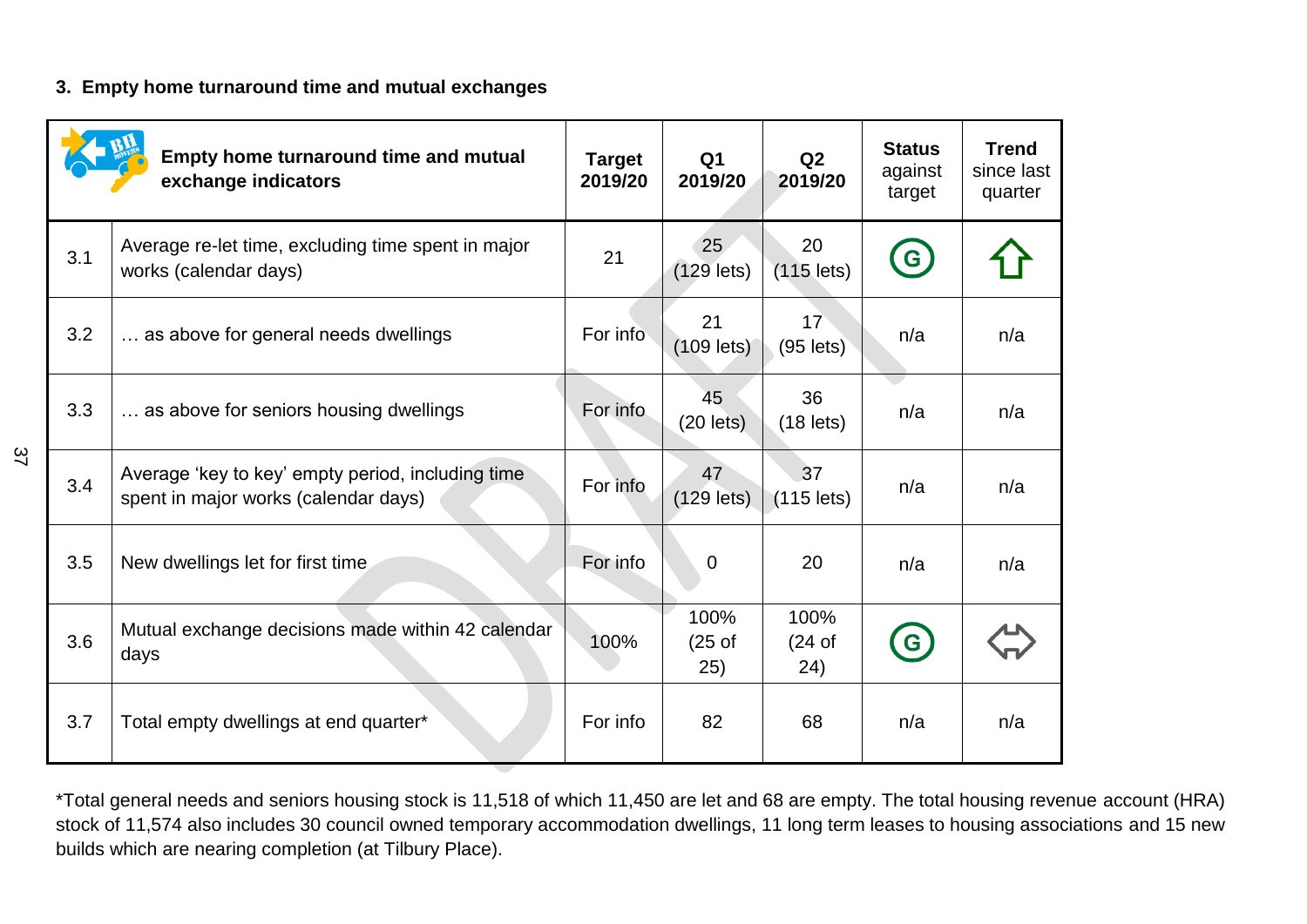### **3.8. Long term empty dwellings by ward (empty six weeks or more as of 30 September 2019)**

| <b>Ward name</b><br>(excludes those with no long<br>term empty dwellings) | No.<br>dwellings | Average<br>days<br>empty | Range of<br>days<br>empty | Average<br>rent<br>loss* | <b>Total</b><br>rent<br>loss* | <b>Comment</b>                                                                                                            |
|---------------------------------------------------------------------------|------------------|--------------------------|---------------------------|--------------------------|-------------------------------|---------------------------------------------------------------------------------------------------------------------------|
| East Brighton                                                             | 1                | 71                       | $71 - 71$                 | £0.9k                    | £0.9k                         | 1 house ready to let.                                                                                                     |
| Hangleton and Knoll                                                       | 3                | 55                       | 50-64                     | £0.8k                    | £2.4k                         | 1 house and 2 flats in major works.                                                                                       |
| <b>Hanover and Elm Grove</b>                                              | 2                | 183                      | 50-316                    | £2.9k                    | £5.7k                         | 1 house requiring extensive major works (on hold<br>for casework to help affected neighbours); 1 house<br>in major works. |
| Hollingdean and Stanmer                                                   | 1                | 148                      | 148-148                   | £1.7k                    | £1.7k                         | 1 seniors flat in major works.                                                                                            |
| Moulsecoomb and Bevendean                                                 | 5                | 294                      | 43-610                    | £2.7k                    | £13.3k                        | 3 seniors studio flats; 1 house ready to let; 1 house<br>with ongoing casework.                                           |
| <b>North Portslade</b>                                                    | 1                | 57                       | 57-57                     | £0.8k                    | £0.8k                         | 1 house ready to let following major works.                                                                               |
| Patcham                                                                   | $\overline{2}$   | 120                      | 120-120                   | £1.2k                    | £2.4k                         | 2 seniors flats in major works.                                                                                           |
| <b>Preston Park</b>                                                       | 2                | 634                      | 505-764                   | £7.4k                    | £14.9k                        | 2 adjoining flats requiring health and safety works<br>(on hold for casework to help affected neighbours).                |
| <b>Queens Park</b>                                                        | 8                | 74                       | 43-113                    | £0.9k                    | £6.9k                         | 2 flats ready to let; 3 seniors flats ready to let; 2<br>flats in major works; 1 flat with ongoing casework.              |
| St Peter's & North Laine                                                  | 1                | 71                       | $71 - 71$                 | £1.2k                    | £1.2k                         | 1 house with ongoing casework.                                                                                            |
| Westbourne                                                                |                  | 78                       | 78-78                     | £0.8k                    | £0.8k                         | 1 flat with ongoing casework.                                                                                             |
| Woodingdean                                                               | 1                | 197                      | 197-197                   | £4.5k                    | £4.5k                         | 1 house awaiting major works (new bedroom in<br>roof).                                                                    |
| Total                                                                     | 28               | 169                      | 43-764                    | £2.0k                    | £55.5k                        | Of 28 properties, 8 are ready to let (28%).                                                                               |

\*Snapshot of historic rent loss for whole time since these properties became empty: of the £55.5k total rent loss, £39.3k occurred during 2019/20 to date and £16.2k during 2018/19.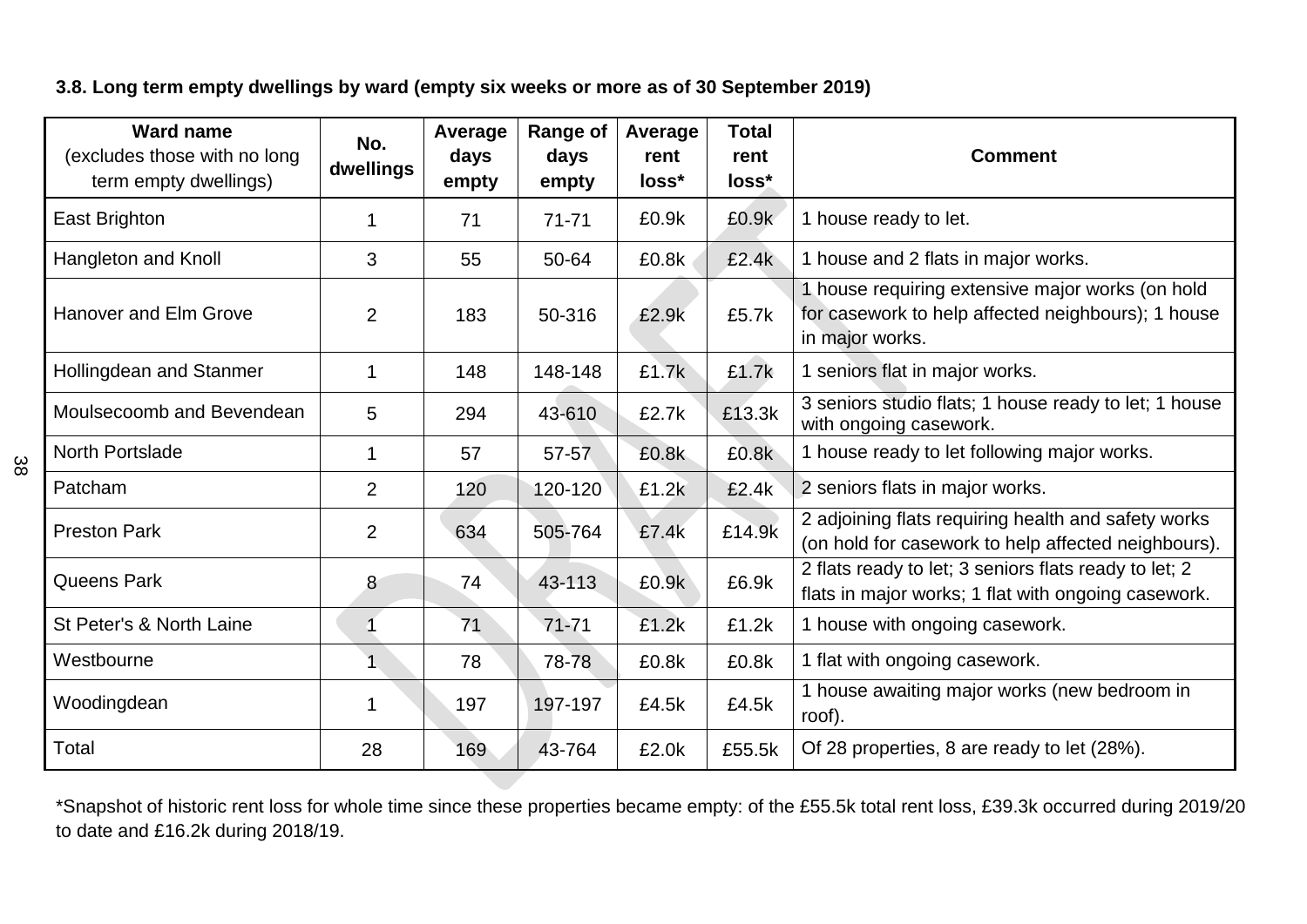# **4. Repairs and maintenance**

|     | <b>Repairs and maintenance indicators</b>                               | <b>Target</b><br>2019/20 | Q <sub>1</sub><br>2019/20          | Q2<br>2019/20                   | <b>Status</b><br>against<br>target | <b>Trend</b><br>since last<br>quarter |
|-----|-------------------------------------------------------------------------|--------------------------|------------------------------------|---------------------------------|------------------------------------|---------------------------------------|
| 4.1 | Emergency repairs completed in time (within 24 hours)                   | 99%                      | 99.7%<br>(2,062 of<br>2,068        | 99.7%<br>$(2,353$ of<br>2,359   | G                                  |                                       |
| 4.2 | Routine repairs completed in time (within 20 working<br>days)           | 99%                      | 99.5%<br>(3,914 of<br>3,935)       | 99.7%<br>$(4,347)$ of<br>4,361) | $\left(  G\right)$                 |                                       |
| 4.3 | Complex repairs completed in time (work needing<br>longer than 20 days) | For info                 | 99.2%<br>$(117$ of<br>118)         | 96.9%<br>(93 of<br>96)          | n/a                                | n/a                                   |
| 4.4 | Average time to complete routine repairs (calendar<br>days)             | 15 days                  | 12 days                            | 11 days                         | $\epsilon$                         |                                       |
| 4.5 | Appointments kept by contractor as proportion of<br>appointments made   | 97%                      | 97.2%<br>$(10, 366)$ of<br>10,664) | 96.7%<br>$(10,097$ of<br>10,446 | A                                  |                                       |
| 4.6 | Tenants satisfied with repairs                                          | 96%                      | 98.2%<br>(969 of<br>987)           | 98.6%<br>(784 of<br>795)        | $\left( G\right)$                  |                                       |
| 4.7 | Responsive repairs passing post-inspection first time                   | 97%                      | 94.4%<br>$(1,013$ of<br>1,073)     | 93.8%<br>$(575$ of<br>613)      | (R)                                |                                       |
| 4.8 | Repairs completed at first visit                                        | 92%                      | 86.8%<br>$(5,209$ of<br>6,003)     | 86.6%<br>$(5,821$ of<br>6,720   | R                                  |                                       |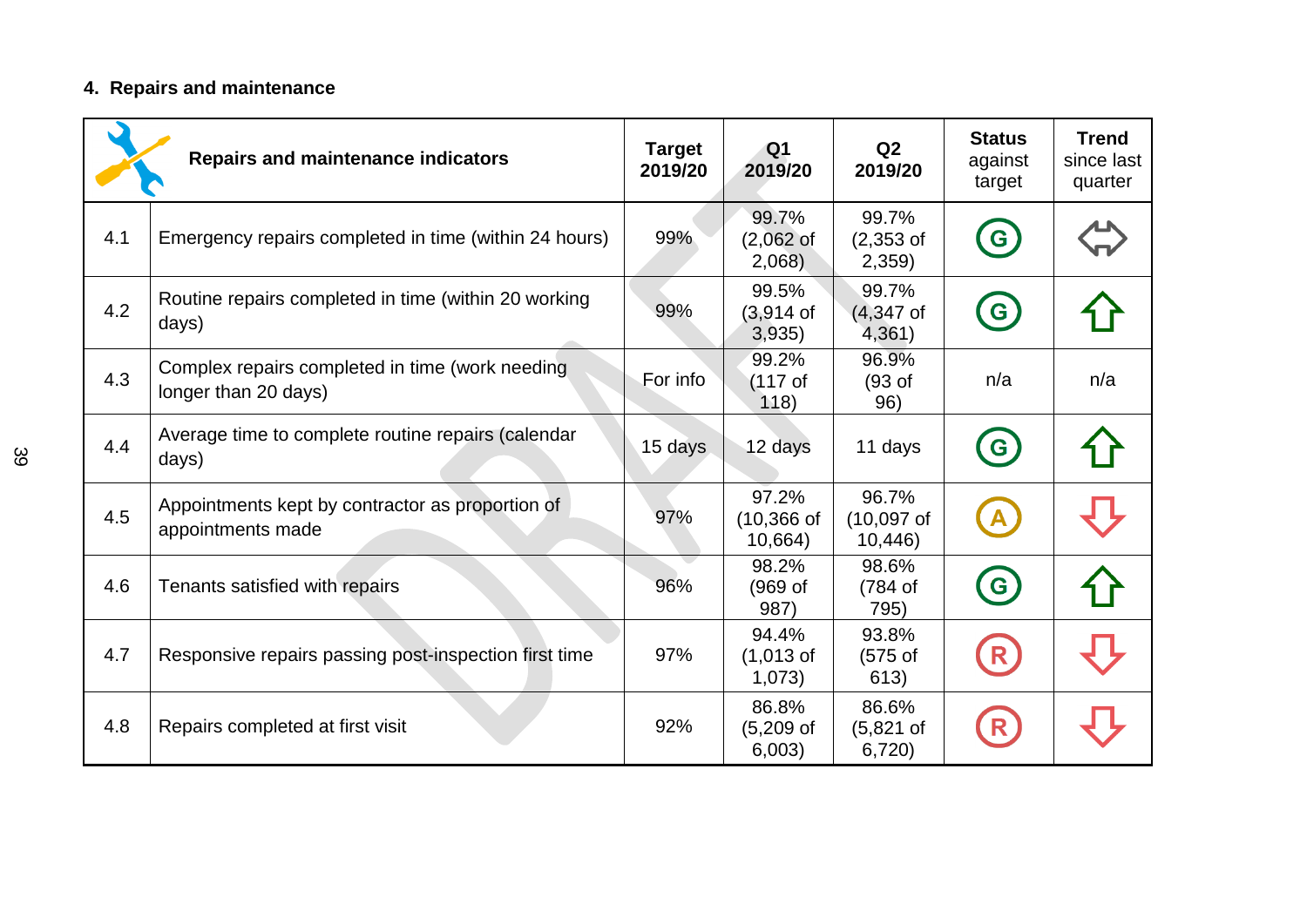|      | <b>Repairs and maintenance indicators</b>                           | <b>Target</b><br>2019/20 | Q <sub>1</sub><br>2019/20           | Q2<br>2019/20                        | <b>Status</b><br>against<br>target             | <b>Trend</b><br>since last<br>quarter |
|------|---------------------------------------------------------------------|--------------------------|-------------------------------------|--------------------------------------|------------------------------------------------|---------------------------------------|
| 4.9  | <b>Dwellings meeting Decent Homes Standard</b>                      | 100%                     | 100%<br>$(11, 511)$ of<br>11,511)   | 100%<br>$(11,518)$ of<br>11,518      | $\left( $                                      |                                       |
| 4.10 | Energy efficiency rating of homes (out of 100)                      | 67                       | 67.2                                | 67.4                                 | $\left( \mathbf{e}\right)$                     |                                       |
| 4.11 | Planned works passing post-inspection                               | 97%                      | 100%<br>$(172$ of<br>172)           | 100%<br>(161 <sub>of</sub> )<br>161) | $\mathbf{G}$                                   |                                       |
| 4.12 | Stock with a gas supply with up-to-date gas certificates            | 100%                     | 100%<br>$(9,973$ of<br>9,973)       | 100%<br>$(9,993$ of<br>9,993)        | $\bullet$                                      |                                       |
| 4.13 | Empty properties passing post-inspection                            | 98%                      | 99.0%<br>(98 <sub>of</sub> )<br>99) | 91.1%<br>(102 <sub>o</sub> )<br>112) | (R)                                            |                                       |
| 4.14 | Lifts – average time taken (hours) to respond                       | 2 hours                  | 2.7 hours                           | 1.8 hours                            | $\left( \begin{matrix} 6 \end{matrix} \right)$ |                                       |
| 4.15 | Lifts restored to service within 24 hours                           | 95%                      | 96%<br>(187 <sub>of</sub> )<br>195) | 97%<br>$(177$ of<br>182)             | G                                              |                                       |
| 4.16 | Lifts – average time to restore service when not within<br>24 hours | 7 days                   | 8 days                              | 5 days                               | $\mathbf{G}$                                   |                                       |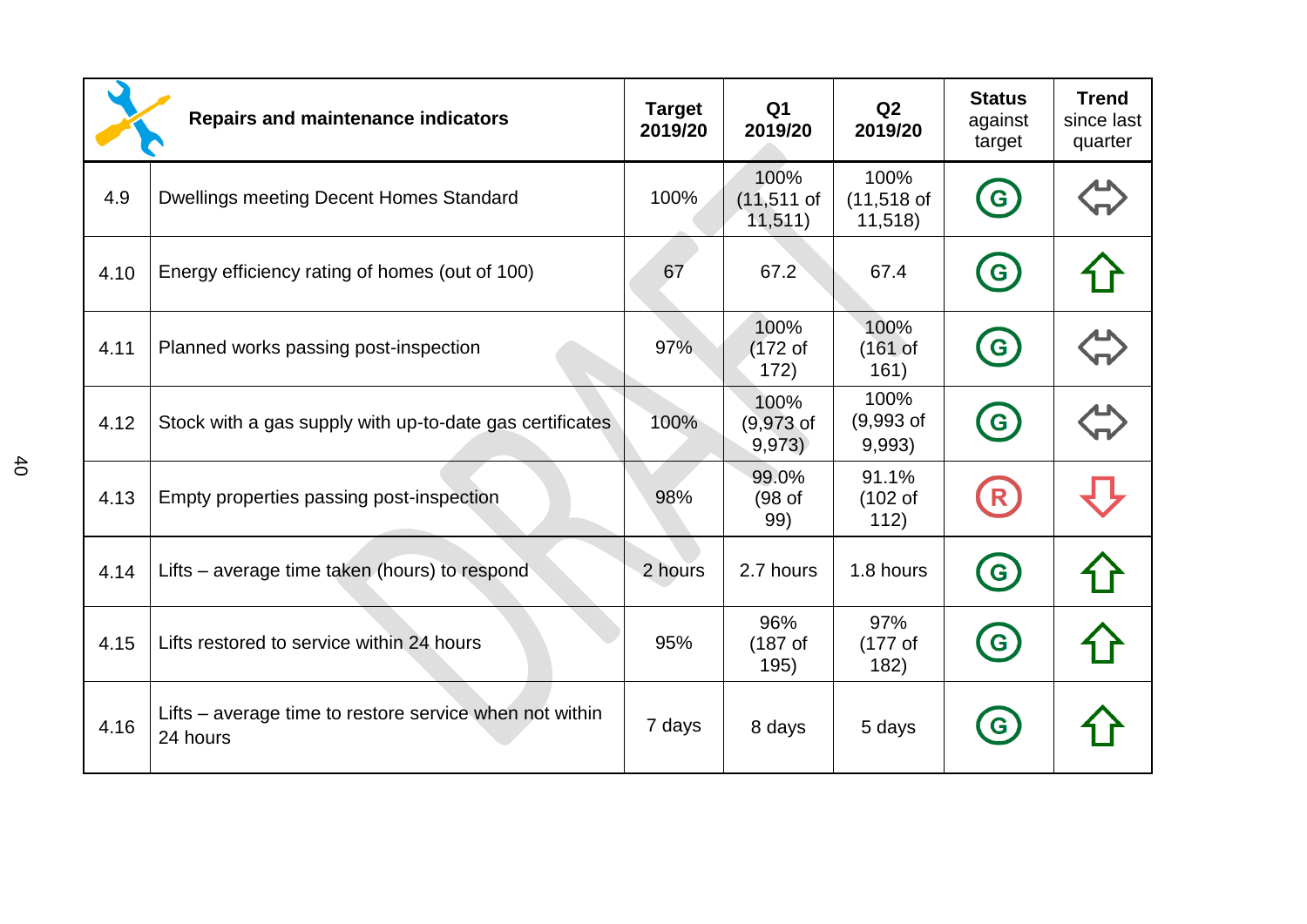|      | <b>Repairs and maintenance indicators</b>                                        | Target<br>2019/20 | Q1<br>2019/20                    | Q2<br>2019/20                          | <b>Status</b><br>against<br>target | <b>Trend</b><br>since last<br>quarter |
|------|----------------------------------------------------------------------------------|-------------------|----------------------------------|----------------------------------------|------------------------------------|---------------------------------------|
| 4.17 | Repairs Helpdesk – calls answered                                                | 90%               | 91%<br>$(16, 459)$ of<br>18,154) | 91%<br>$(16, 957)$ of<br>18,644        | (G)                                |                                       |
| 4.18 | Repairs Helpdesk – calls answered within 20 seconds                              | 75%               | 54%<br>$(8,965$ of<br>16,459)    | 65%<br>$(8,965 \text{ of }$<br>16,459) | (R)                                |                                       |
| 4.19 | Repairs Helpdesk – longest wait time                                             | 5 mins            | 16 <sub>m</sub> 48s              | 34m 02s                                | R                                  |                                       |
| 4.20 | Estate Development Budget main bids – completions<br>(year to date)              | For info          | 12%<br>14 of<br>117)             | 43%<br>$(51 \text{ of }$<br>118)       | n/a                                | n/a                                   |
| 4.21 | Estate Development Budget main bids – average<br>duration of work (year to date) | For info          | 1 day                            | 12 days                                | n/a                                | n/a                                   |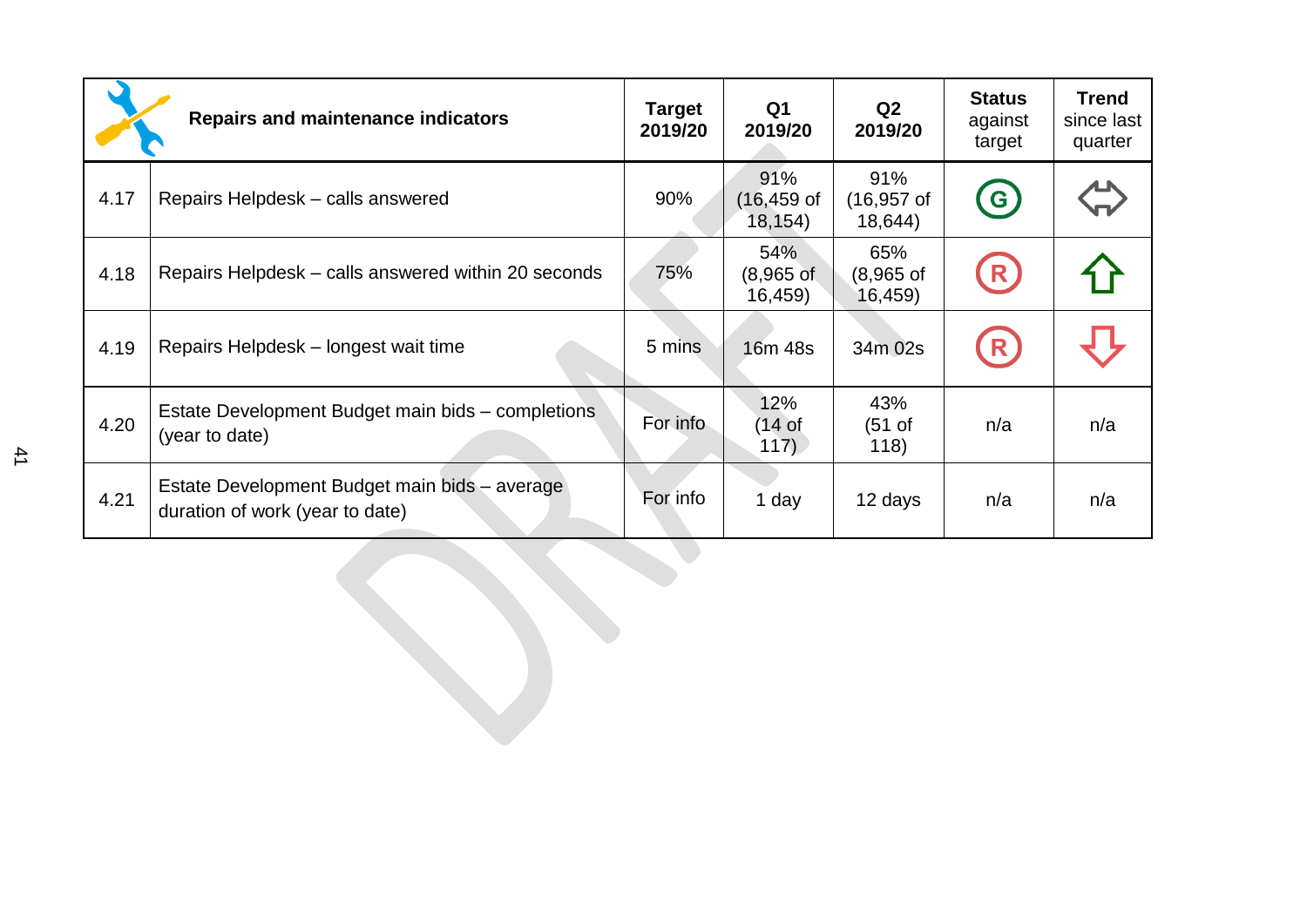#### **Repairs and maintenance**

#### **Appointments kept by contractor as proportion of appointments made – 0.3 percentage points below target**

- **Contributory factors -** less operatives available over summer holiday period.
- **Improvement actions** closer monitoring to ensure this comes back on target.

#### **Responsive repairs passing post-inspection – 3.2 percentage points below target**

- **Contributory factors -** most jobs failed first inspection because of poor quality work (31 of 38) and the rest due to admin errors (incorrect recording of volume of labour and materials required for job).
- **Improvement actions** focus remains same as last quarter (improving contractor's quality of work through training; ensuring all inspection reports are correctly recorded).

#### **Repairs completed at first visit – 5.4 percentage points below target**

- **Contributory factors -** higher proportion of jobs requiring non-standard parts (eg plumbing and electrical works) remains a factor.
- **Improvement actions** continue to improve van stocks (so more parts are available for these types of jobs).

#### **Empty properties passing post-inspection – 6.9 percentage points below target**

- **Contributory factors -** most jobs failed inspection due to poor quality work (6 of 10) and the rest due to admin errors (incorrect recording of volume of labour and materials required for job).
- **Improvement actions** improving quality of work through training; ensuring all inspection reports are correctly recorded.

#### **Repairs Helpdesk – calls answered within 20 seconds – 10 percentage points below target**

- **Contributory factors -** continued contractor staff turnover; delays in recruitment; staff time spent training new recruits.
- **Improvement actions** council and contractor to discuss how staff retention and recruitment can be improved.

#### **Repairs Helpdesk – longest wait time – 29 minutes and 2 seconds longer than target**

- **Contributory factors -** longest wait time due to staff evacuation of office at time of call.
- **Improvement actions** performance was affected by one-off issue but action for previous indicator also applies.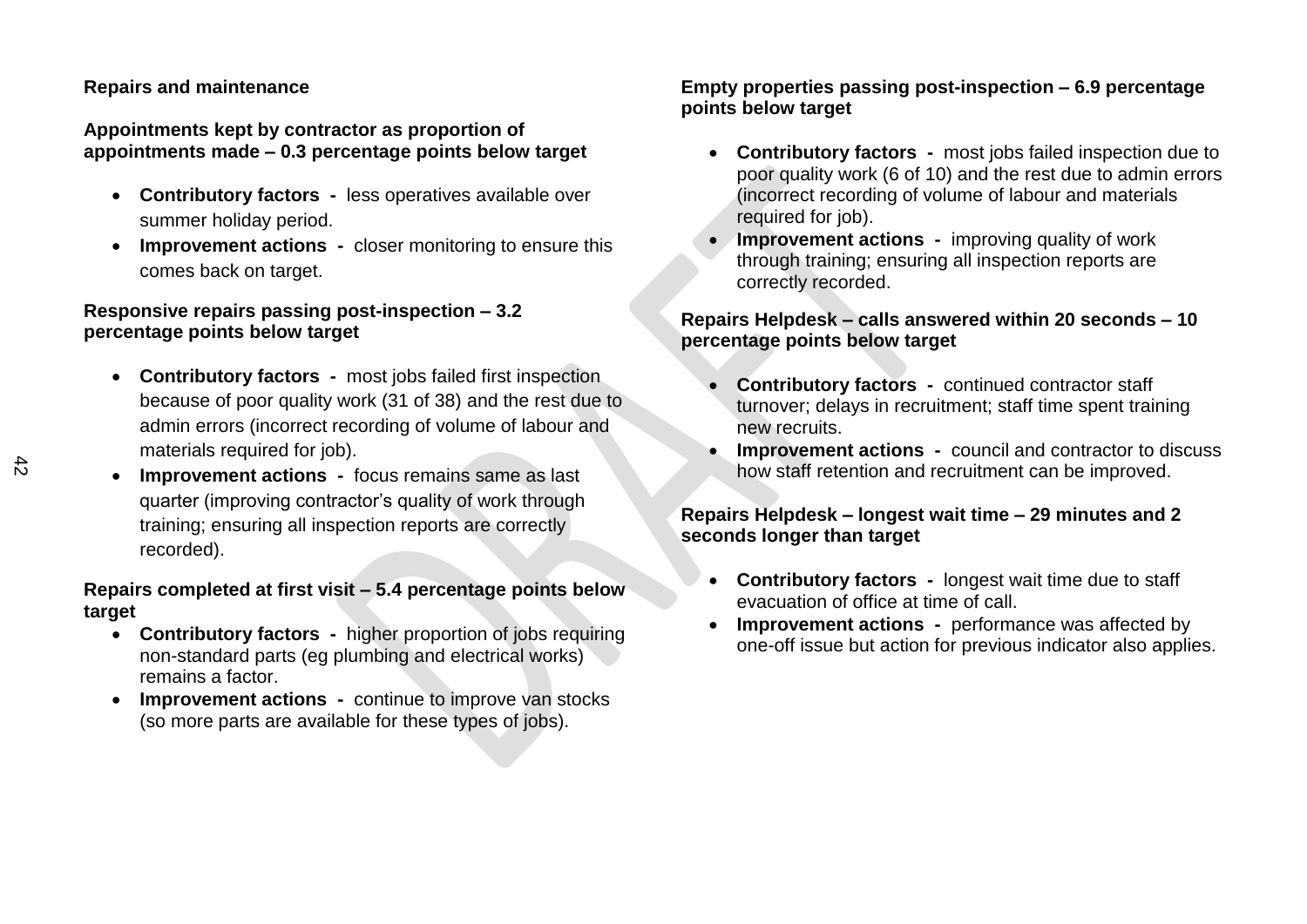# **4.23 Major projects programme summary 2019/20 (as of October 2019)**

|                                                     | <b>Total</b><br>Latest |               |                     |                | <b>Number of</b><br>dwellings | Leaseholder                |
|-----------------------------------------------------|------------------------|---------------|---------------------|----------------|-------------------------------|----------------------------|
| <b>Project</b>                                      | budget<br>2019/20      | <b>Budget</b> | <b>Status</b>       | <b>Council</b> | Lease-<br>hold                | costs range<br>(estimated) |
| Tyson Place / St Johns Mount - structural repairs   | £1,640k                | £1,640k       | On site             | 109            | 39                            | £15k to £22k               |
| Wickhurst Rise - structural repairs                 | £25k                   | £25k          | Complete            | 26             | 6                             | £22k to £41k               |
| Ingram Crescent - structural repairs                | £570k                  | £160k         | Complete            | 130            | 24                            | £4k to £5k                 |
| Sylvan Hall - external repairs                      | £771k                  | £506k         | Complete            | 30             | 19                            | £14k to £25k               |
| Clarendon Road - structural repairs                 | £950k                  | £742k         | On site             | 23             | 9                             | £27k to £30k               |
| Freshfield Estate - Tyfoam extraction               | £750k                  | £1,200k       | On site             | 24             | $\overline{0}$                | n/a                        |
| Albion Hill (Saxonbury) - structural repairs        | £1,194k                | £1,094k       | On site             | 29             | 16                            | £33k to £37k               |
| Hidden Homes - new dwellings                        | £1,498k                | £1,498k       | On site             | n/a            | n/a                           | n/a                        |
| <b>Oxford Street conversion</b>                     | £1,314k                | £1,314k       | On site             | n/a            | n/a                           | n/a                        |
| St Aubyns Gardens - external repairs                | £600k                  | £600k         | On site             | 4              | 11                            | £31k to £54k               |
| Unity Housing (condensation and damp works)         | £336k                  | £336k         | Completed           | 6              | $\mathbf 0$                   | n/a                        |
| <b>Citywide Conversions &amp; extensions</b>        | £520k                  | £260k         | On site             | 10             | $\Omega$                      | n/a                        |
| St James' House car park                            | £479k                  | £479k         | On site             | n/a            | n/a                           | n/a                        |
| Holbrook and Downford - roofing                     | £123k                  | £123k         | Complete            | 10             | 3                             | £14k to £18k               |
| Tilbury Place - renovation                          | £500k                  | £500k         | On site             | n/a            | n/a                           | n/a                        |
| Laburnum Grove - roofing                            |                        | £650k         | On site             | 59             | $\overline{0}$                | n/a                        |
| Somerset Point - windows and external<br>decoration | £500k                  | £500k         | On site             | 71             | $\overline{0}$                | n/a                        |
| Theobald House - concrete repairs                   | £50k                   | £50k          | Complete            | 83             | 33                            | <b>TBC</b>                 |
| Leach Court - concrete coatings                     | £79k                   | £79k          | On site             | 108            | $\Omega$                      | n/a                        |
| <b>Total</b>                                        | £11.9m                 | £11.8m        | 13 projects on site | 722            | 160                           | £4k to £54k                |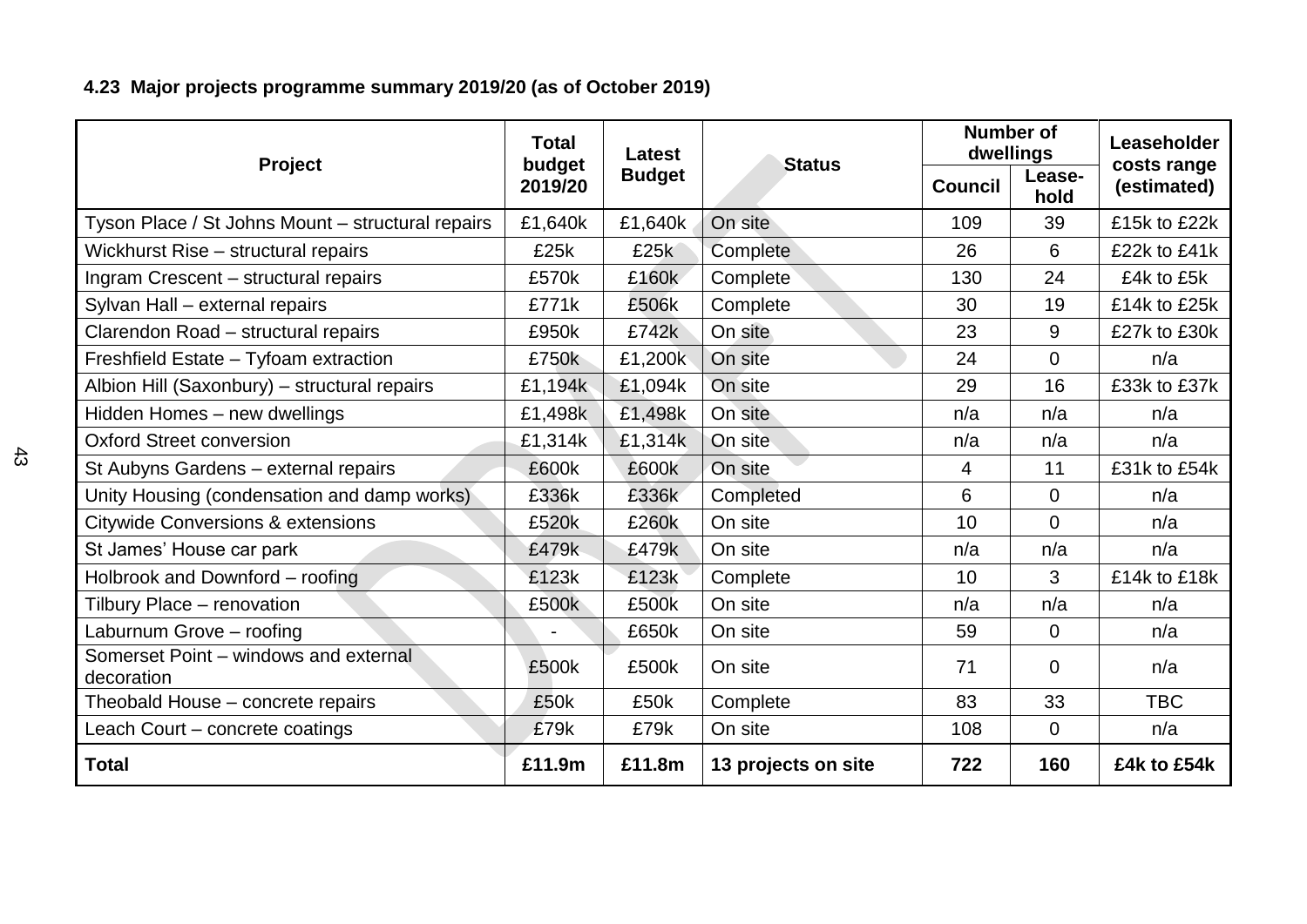### **4.24 Details of major projects on site (as of October 2019)**

| Project                                                                                                                                                                                                       |                                                                                                               | Tyson Place / St Johns Mount - structural repairs                           |  |  |  |  |  |  |  |  |  |
|---------------------------------------------------------------------------------------------------------------------------------------------------------------------------------------------------------------|---------------------------------------------------------------------------------------------------------------|-----------------------------------------------------------------------------|--|--|--|--|--|--|--|--|--|
| Exp. Start                                                                                                                                                                                                    | 22/10/18                                                                                                      | Finish<br>2019/20 Budget<br>31/01/20<br>£1,640k<br>Latest budget<br>£1,640k |  |  |  |  |  |  |  |  |  |
| Act. Start                                                                                                                                                                                                    | On site<br>Leasehold dwellings<br>22/10/18<br><b>Current Status</b><br>Council dwellings<br>109<br>$\vert$ 39 |                                                                             |  |  |  |  |  |  |  |  |  |
| Major external works including concrete repairs, roof replacement (St John's Mount only), replacement of windows and external<br>wall insulation. Currently on site with completion expected by January 2020. |                                                                                                               |                                                                             |  |  |  |  |  |  |  |  |  |

| Project    | Ellen Street low rises - structural repairs                                                                                        |                       |            |                        |       |                         |       |  |  |
|------------|------------------------------------------------------------------------------------------------------------------------------------|-----------------------|------------|------------------------|-------|-------------------------|-------|--|--|
| Exp. Start | 02/01/19                                                                                                                           | Exp. Finish           | 17/11/2019 | $\vert$ 2019/20 Budget | £950k | <b>Latest Budget</b>    | £950k |  |  |
| Act. Start | 02/01/19                                                                                                                           | <b>Current Status</b> | On site    | Council dwellings      | 23    | Leasehold dwellings   9 |       |  |  |
|            | Definitions and washed including seed comparison powying down and doose. The washed will be completed once the coeffeding in token |                       |            |                        |       |                         |       |  |  |

Refurbishment works including roof conversion, new windows and doors. The works will be completed once the scaffolding is taken down and the site cleared, which is due by mid-November.

| Project                                                                                                                                                                                                                      |  | Freshfield Estate – extraction of Tyfoam wall insulation (phase four)          |  |  |  |  |  |  |  |  |
|------------------------------------------------------------------------------------------------------------------------------------------------------------------------------------------------------------------------------|--|--------------------------------------------------------------------------------|--|--|--|--|--|--|--|--|
| Exp. Start                                                                                                                                                                                                                   |  | 31/03/20<br>2019/20 Budget<br>£1,200k<br>Exp. Finish<br>£750k<br>Latest Budget |  |  |  |  |  |  |  |  |
| Act. Start<br>On site<br>Leasehold dwellings   0<br><b>Current Status</b><br>18/11/18<br>Council dwellings<br>24                                                                                                             |  |                                                                                |  |  |  |  |  |  |  |  |
| Removal of Tyfoam insulation from wall cavities and rebuilding of outer walls with new external insulation. New phase began in<br>April 2019 and budget was increased by £450k to take account of additional works required. |  |                                                                                |  |  |  |  |  |  |  |  |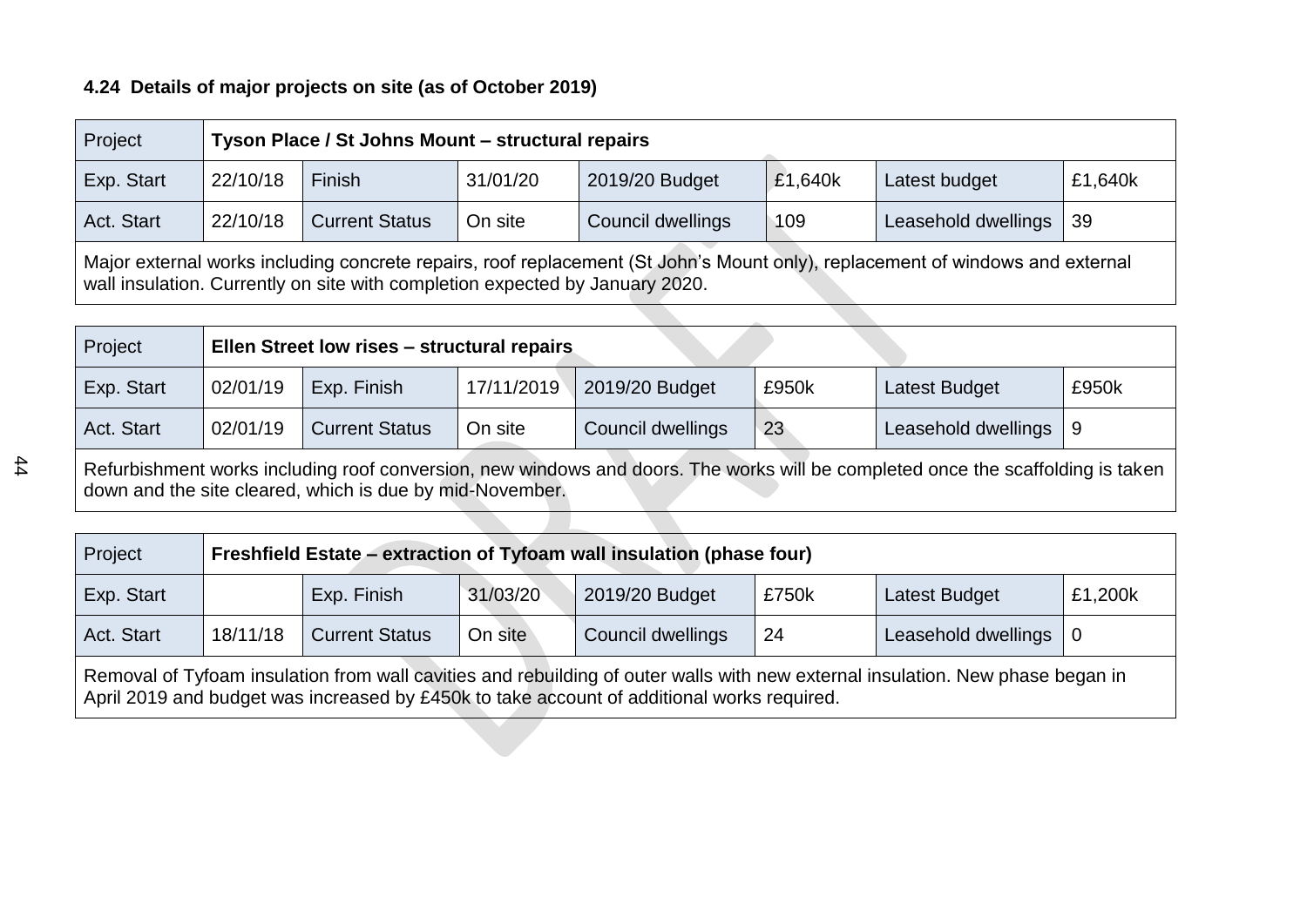| Project    |                                                                                                                                                                                                                                                                                                                                                                         | Albion Hill (Saxonbury) – structural repairs |            |                   |         |                      |         |  |  |  |  |
|------------|-------------------------------------------------------------------------------------------------------------------------------------------------------------------------------------------------------------------------------------------------------------------------------------------------------------------------------------------------------------------------|----------------------------------------------|------------|-------------------|---------|----------------------|---------|--|--|--|--|
| Exp. Start | 22/10/18                                                                                                                                                                                                                                                                                                                                                                | Exp. Finish                                  | 28/02/2020 | 2019/20 Budget    | £1,194k | <b>Latest Budget</b> | £1,094k |  |  |  |  |
| Act. Start | 22/10/18                                                                                                                                                                                                                                                                                                                                                                | <b>Current Status</b>                        | On site    | Council dwellings | 29      | Leasehold dwellings  | 16      |  |  |  |  |
|            | Installation of infill cladding system to rectify defects with de-bonded brick panels. Unforeseen design changes following removal of<br>brickwork resulted in delays to works during 2018/19. Latest budget has decreased by £100k based on trends in current spending.<br>Currently expected for completion by end of February 2020, depending on weather conditions. |                                              |            |                   |         |                      |         |  |  |  |  |

| Project    | <b>Hidden Homes</b> |                       |          |                   |         |                      |        |
|------------|---------------------|-----------------------|----------|-------------------|---------|----------------------|--------|
| Exp. Start |                     | Exp. Finish           | 28/02/20 | 2019/20 Budget    | £1,498k | <b>Latest Budget</b> | £1,498 |
| Act. Start | 30/04/18            | <b>Current Status</b> | On site  | Council dwellings | n/a     | Leasehold dwellings  | n/a    |

Programme of works to transform neglected or redundant spaces into quality homes. There are currently three conversion projects underway at:

- Elwyn Jones Court (2 new dwellings awaiting electric meter installations before letting)
- Woods House (1 new dwelling new communal room is complete and new flat is expected to be completed in November)
- Swallow Court (3 new dwellings expected to be ready for letting by end October).

Planning permission has been granted and designs agreed for 10 new dwellings at the Bristol Estate, with the first five flats expected for completion by end February 2020. Surveys of the Albion Hill area are also being undertaken for a project next year.

| Project                                                                                                                                                                                                                                               | <b>Oxford Street conversion</b> |             |          |                |         |               |         |  |  |
|-------------------------------------------------------------------------------------------------------------------------------------------------------------------------------------------------------------------------------------------------------|---------------------------------|-------------|----------|----------------|---------|---------------|---------|--|--|
| Exp. Start                                                                                                                                                                                                                                            |                                 | Exp. Finish | 31/03/20 | 2019/20 Budget | £1,314k | Latest Budget | £1,314k |  |  |
| On site<br>Leasehold dwellings<br>19/11/18<br><b>Current Status</b><br>Act. Start<br>Council dwellings<br>n/a<br>n/a                                                                                                                                  |                                 |             |          |                |         |               |         |  |  |
| Now part of the Hidden Homes programme. This project is to redevelop and convert old office space into 10 family dwellings for<br>temporary accommodation. Construction is currently underway on two levels and due for completion by end March 2020. |                                 |             |          |                |         |               |         |  |  |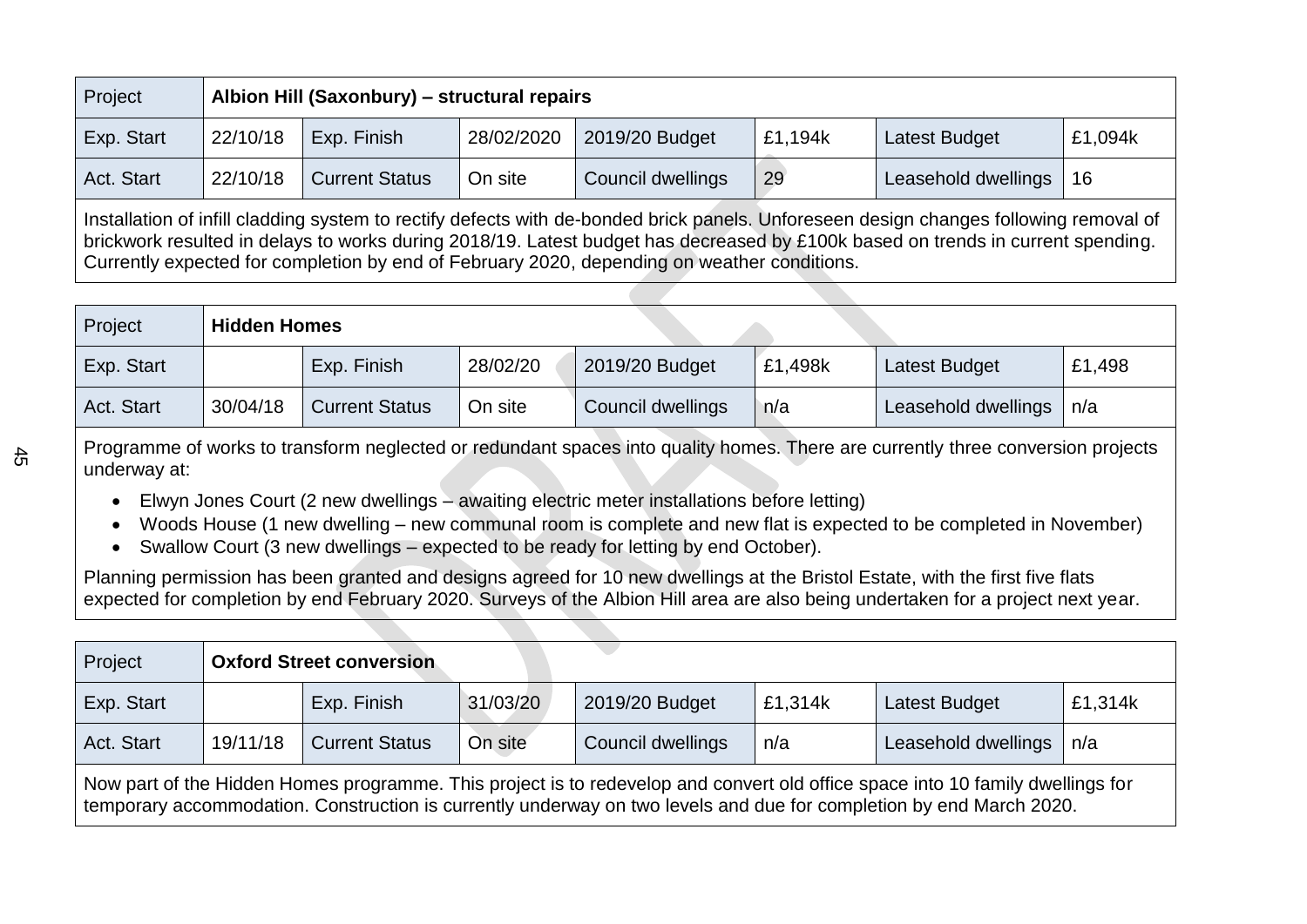| Project    |                                                                                                                                                                         | St Aubyns Gardens - external repairs |          |                   |       |                      |       |  |  |  |  |
|------------|-------------------------------------------------------------------------------------------------------------------------------------------------------------------------|--------------------------------------|----------|-------------------|-------|----------------------|-------|--|--|--|--|
| Exp. Start | 18/03/19                                                                                                                                                                | Exp. Finish                          | 01/12/19 | 2019/20 Budget    | £600k | <b>Latest Budget</b> | £600k |  |  |  |  |
| Act. Start | 18/03/19                                                                                                                                                                | <b>Current Status</b>                | On site  | Council dwellings |       | Leasehold dwellings  | 11    |  |  |  |  |
|            | Further external repairs following previous structural works, including concrete and render repair, new windows, roof replacement<br>and external drainage replacement. |                                      |          |                   |       |                      |       |  |  |  |  |

| Project                                                                                                                                                 |          | <b>Citywide loft Conversions and extensions</b> |         |                   |       |                     |       |  |  |  |
|---------------------------------------------------------------------------------------------------------------------------------------------------------|----------|-------------------------------------------------|---------|-------------------|-------|---------------------|-------|--|--|--|
| Exp. Start                                                                                                                                              | 01/02/19 | Exp. Finish                                     | Ongoing | 2019/20 Budget    | £520k | Latest Budget       | £260k |  |  |  |
| Act. Start                                                                                                                                              |          | <b>Current Status</b>                           | On site | Council dwellings | 10    | Leasehold dwellings | n/a   |  |  |  |
| Programme comprising works at 10 properties, plus two new builds. The latest budget for 2019/20 has reduced by £260k due to<br>delays in the programme. |          |                                                 |         |                   |       |                     |       |  |  |  |

| Project    |                                                                                                                                                                                                                              | St James' House car park |          |                   |       |                     |         |  |  |  |
|------------|------------------------------------------------------------------------------------------------------------------------------------------------------------------------------------------------------------------------------|--------------------------|----------|-------------------|-------|---------------------|---------|--|--|--|
| Exp. Start |                                                                                                                                                                                                                              | Exp. Finish              | 17/12/19 | 2019/20 Budget    | £479k | Latest Budget       | £479k   |  |  |  |
| Act. Start | 04/03/19                                                                                                                                                                                                                     | <b>Current Status</b>    | On site  | Council dwellings | n/a   | Leasehold dwellings | $\ln/a$ |  |  |  |
|            | Improvements to security at the underground car park at St James' House. There had been delays in 2018/19 caused by additional<br>stakeholder engagement and a traffic flow management study which had not been anticipated. |                          |          |                   |       |                     |         |  |  |  |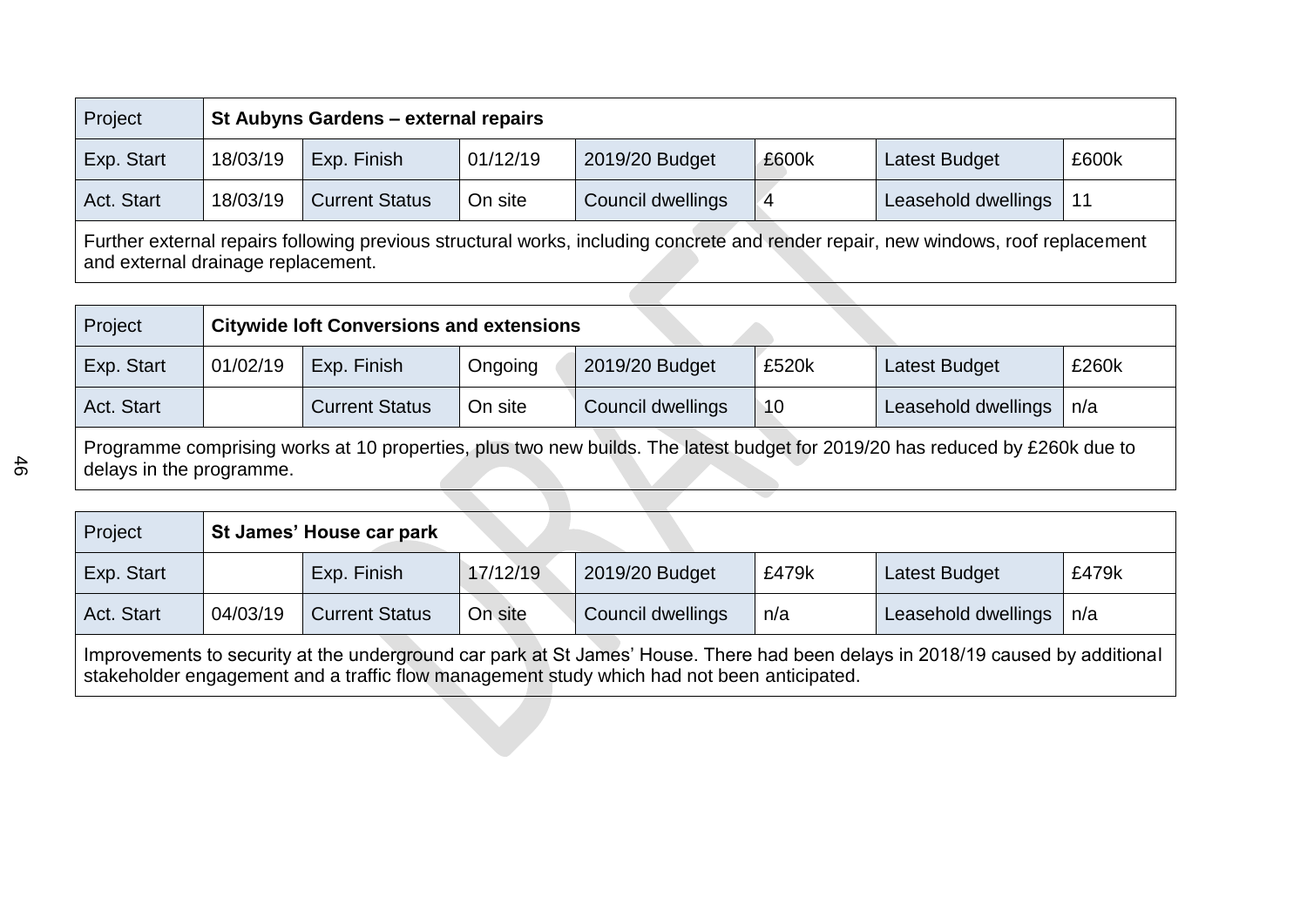| Project    | <b>Tilbury Place - renovation</b>                                                                                                                                                                           |                                                                              |         |                   |     |                     |     |  |  |  |
|------------|-------------------------------------------------------------------------------------------------------------------------------------------------------------------------------------------------------------|------------------------------------------------------------------------------|---------|-------------------|-----|---------------------|-----|--|--|--|
| Exp. Start |                                                                                                                                                                                                             | Exp. Finish<br>15/11/19<br>2019/20 Budget<br>£500k<br>Latest Budget<br>£500k |         |                   |     |                     |     |  |  |  |
| Act. Start | 18/03/19                                                                                                                                                                                                    | <b>Current Status</b>                                                        | On site | Council dwellings | n/a | Leasehold dwellings | n/a |  |  |  |
|            | Renovation of a block of 15 temporary accommodation studio flats acquired by the council. Currently on budget and nearing<br>completion with scheduled handback to temporary accommodation by mid-November. |                                                                              |         |                   |     |                     |     |  |  |  |

| Project                       | Laburnum Grove - roofing |                       |          |                   |    |                     |       |  |
|-------------------------------|--------------------------|-----------------------|----------|-------------------|----|---------------------|-------|--|
| Exp. Start                    | 08/05/19                 | Exp. Finish           | 07/11/19 | 2019/20 Budget    |    | Latest Budget       | £650k |  |
| Act. Start                    | 08/05/19                 | <b>Current Status</b> | On site  | Council dwellings | 59 | Leasehold dwellings | n/a   |  |
| Roof and window replacements. |                          |                       |          |                   |    |                     |       |  |
|                               |                          |                       |          |                   |    |                     |       |  |

| Project                                                                 |          | Somerset Point – windows and external decoration |          |                   |       |                      |       |  |  |  |
|-------------------------------------------------------------------------|----------|--------------------------------------------------|----------|-------------------|-------|----------------------|-------|--|--|--|
| Exp. Start                                                              |          | Exp. Finish                                      | 31/03/20 | 2019/20 Budget    | £500k | <b>Latest Budget</b> | £500k |  |  |  |
| Act. Start                                                              | 29/04/19 | <b>Current Status</b>                            | On site  | Council dwellings | 71    | Leasehold dwellings  | n/a   |  |  |  |
| Works include new windows, repainting and insulation of external walls. |          |                                                  |          |                   |       |                      |       |  |  |  |
|                                                                         |          |                                                  |          |                   |       |                      |       |  |  |  |

| Project                                                | <b>Leach Court - concrete coatings</b> |                       |          |                   |     |                      |      |  |  |
|--------------------------------------------------------|----------------------------------------|-----------------------|----------|-------------------|-----|----------------------|------|--|--|
| Exp. Start                                             |                                        | Exp. Finish           | 07/12/19 | 2019/20 Budget    |     | <b>Latest Budget</b> | £79k |  |  |
| Act. Start                                             | 07/10/19                               | <b>Current Status</b> | On site  | Council dwellings | 108 | Leasehold dwellings  |      |  |  |
| Concrete coatings due for completion in December 2019. |                                        |                       |          |                   |     |                      |      |  |  |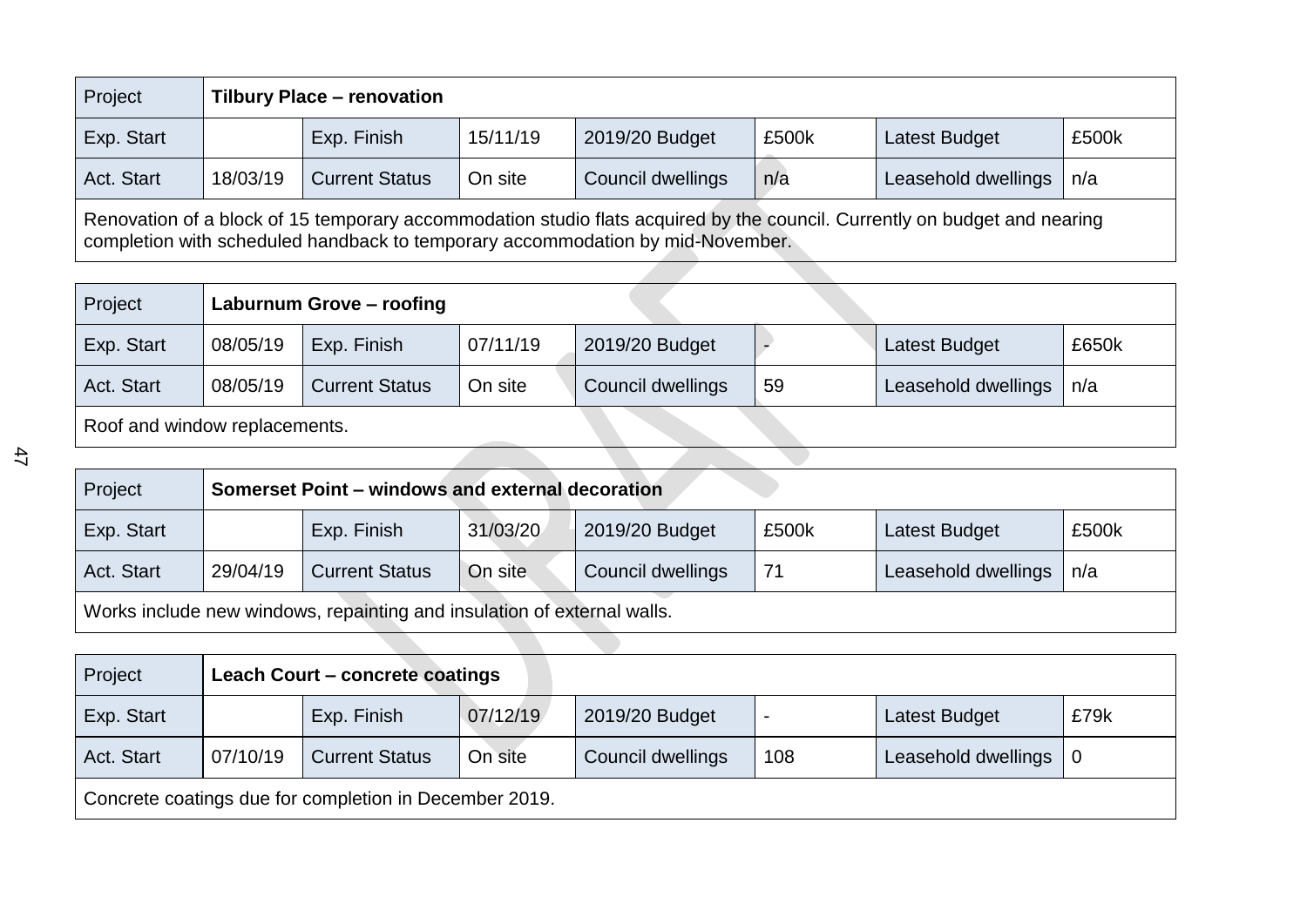### **5. Estates service**

|     | <b>Estates service indicators</b>                  | <b>Target</b><br>2019/20 | Q <sub>1</sub><br>2019/20                | Q2<br>2019/20                       | <b>Status</b><br>against<br>target | <b>Trend</b><br>since last<br>quarter |
|-----|----------------------------------------------------|--------------------------|------------------------------------------|-------------------------------------|------------------------------------|---------------------------------------|
| 5.1 | Cleaning quality inspection pass rate              | 99%                      | 99%<br>$(179$ of<br>180)                 | 100%<br>(162 <sub>o</sub> )<br>162) | $\left($ G                         |                                       |
| 5.2 | Estates Response Team quality inspection pass rate | 99%                      | 98%<br>(144 of<br>(147)                  | 100%<br>$(55 \text{ of }$<br>55)    | G                                  |                                       |
| 5.3 | Cleaning tasks completed                           | 98%                      | 95%<br>$(12,994$ of<br>13,612)           | 95%<br>$(13,742)$ of<br>14,524)     | $\overline{A}$                     |                                       |
| 5.4 | Bulk waste removed within 7 working days           | 92%                      | 85%<br>$(670$ of<br>787)                 | 82%<br>(652 <sub>o</sub> )<br>798)  | R                                  |                                       |
| 5.5 | Lights replaced or repaired within 3 working days  | 99%                      | 99.6%<br>$(224$ of<br>225)               | 100%<br>$(211$ of<br>211)           | $\left( \mathbf{G}\right)$         |                                       |
| 5.6 | Mobile warden jobs completed within 3 working days | 96%                      | 99.2%<br>$(1, 412 \text{ of }$<br>1,423) | 99.8%<br>$(1,283$ of<br>1,285)      | $\mathbf{G}$                       |                                       |
|     |                                                    |                          |                                          |                                     |                                    |                                       |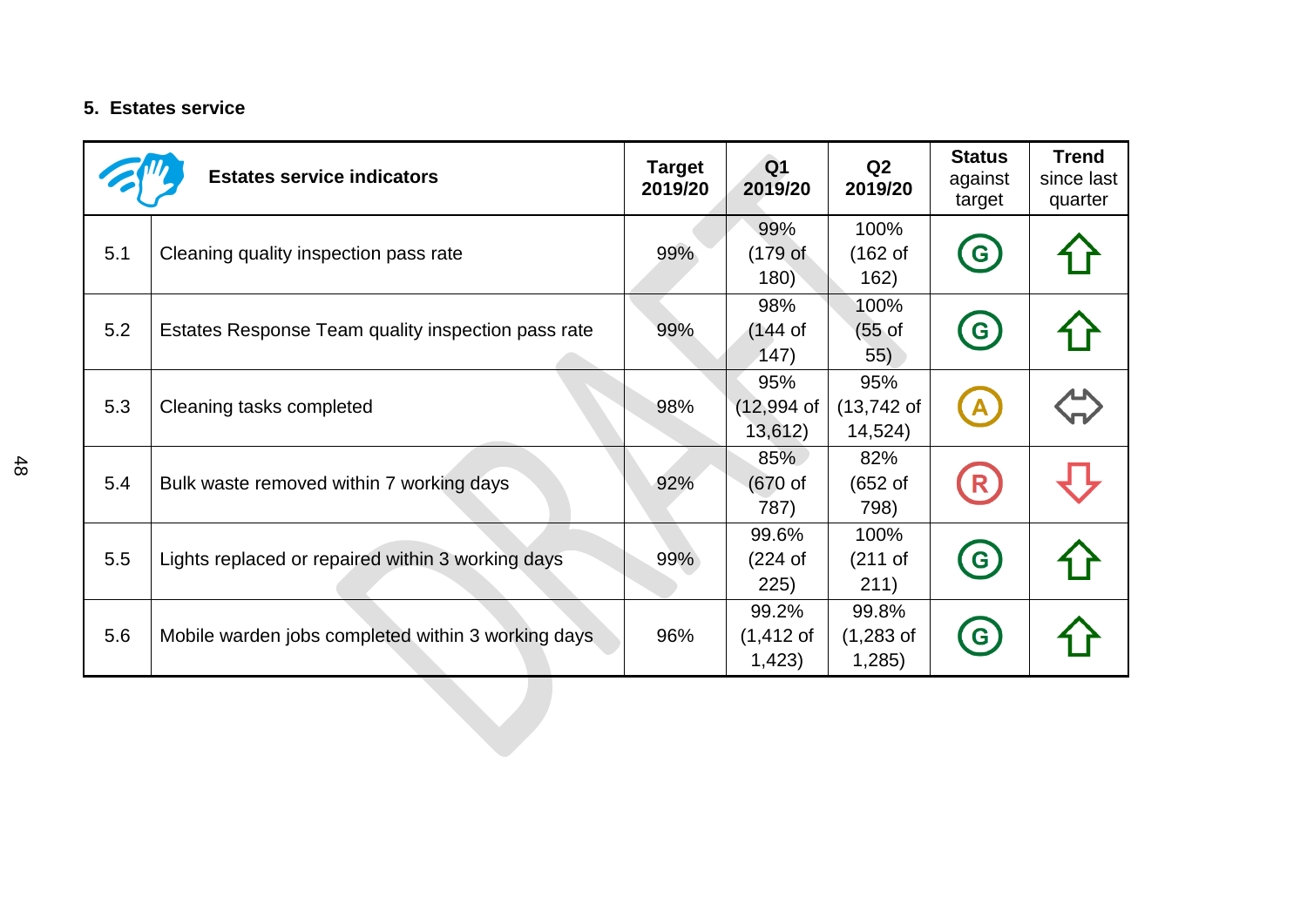#### **Estates service**

#### **Cleaning tasks completed – 3 percentage points below target**

- **Contributory factors -** more staff time spent on cleaning up litter in external common areas, for example near communal bins.
- **Improvement actions -** collaboration with CityClean to address growing litter problem.

#### **Bulk waste removed within 7 working days – 10 percentage points below target**

- **Contributory factors -** the bulk team are spending more time (two days per week) on ensuring health and safety compliance through issuing and actioning notices on items left in common areas.
- **Improvement actions -** increased focus on health and safety compliance will hopefully change behaviours and lead to fewer items left in common areas.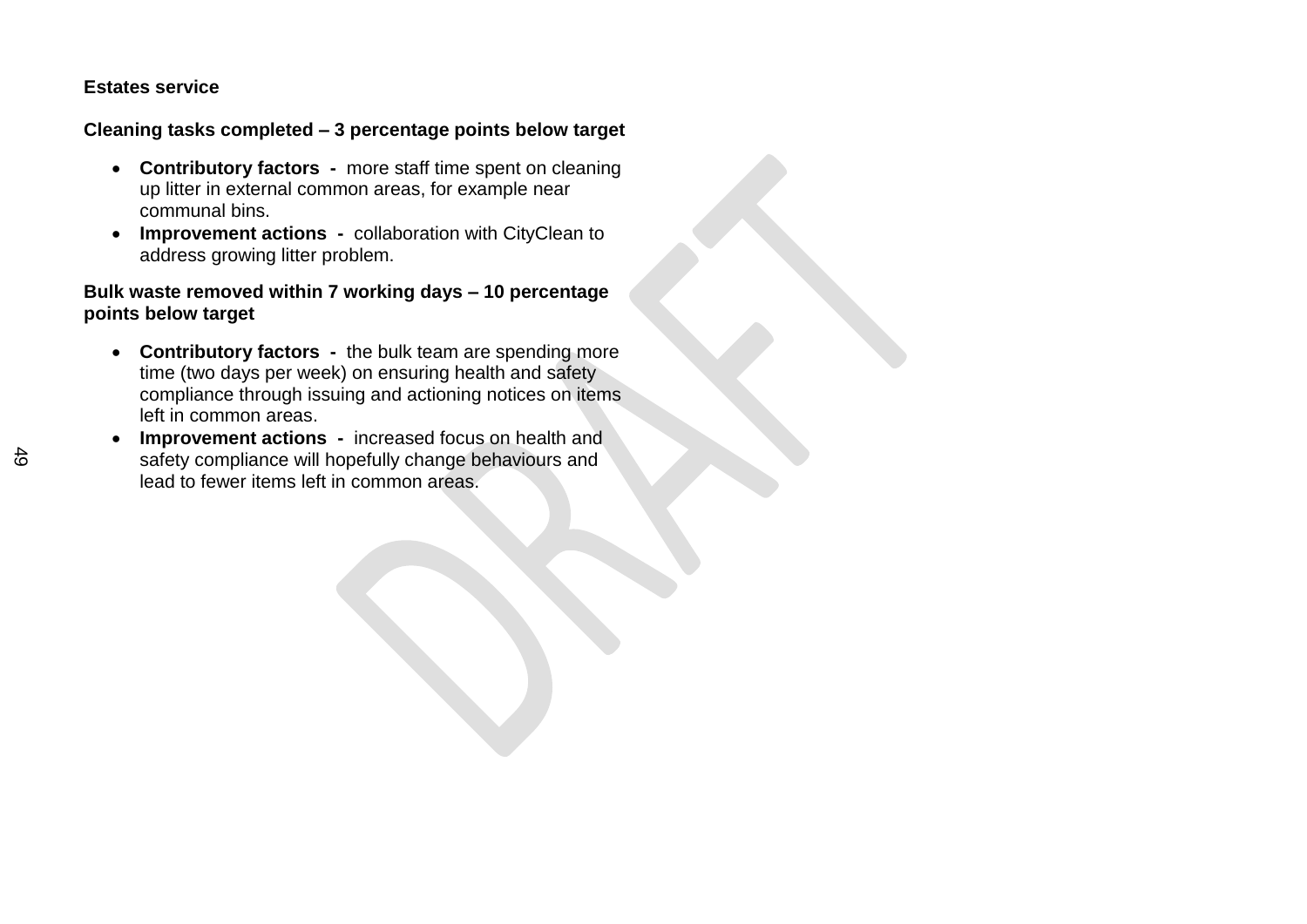# **6. Anti-social behaviour (ASB)**

All indicators below give cumulative year to date results.

| $\left( \mathbf{``?} \right)$ | <b>ASB indicators</b>                            | <b>Target</b><br>2019/20 | Q <sub>1</sub><br>2019/20       | Q <sub>2</sub><br>2019/20 | <b>Status</b><br>against<br>target | <b>Trend</b><br>since last<br>quarter |
|-------------------------------|--------------------------------------------------|--------------------------|---------------------------------|---------------------------|------------------------------------|---------------------------------------|
| 6.1                           | Victim satisfaction with way ASB case dealt with | 85%                      | 80%<br>(4 <sub>of</sub> )<br>5) | 90%<br>(9 of<br>10)       | $\mathbf{G}$                       |                                       |
| 6.2                           | Tenants evicted due to ASB                       | For info                 | $\mathbf 0$                     |                           | n/a                                | n/a                                   |
| 6.3                           | Closure orders obtained                          | For info                 | 3                               | 4                         | n/a                                | n/a                                   |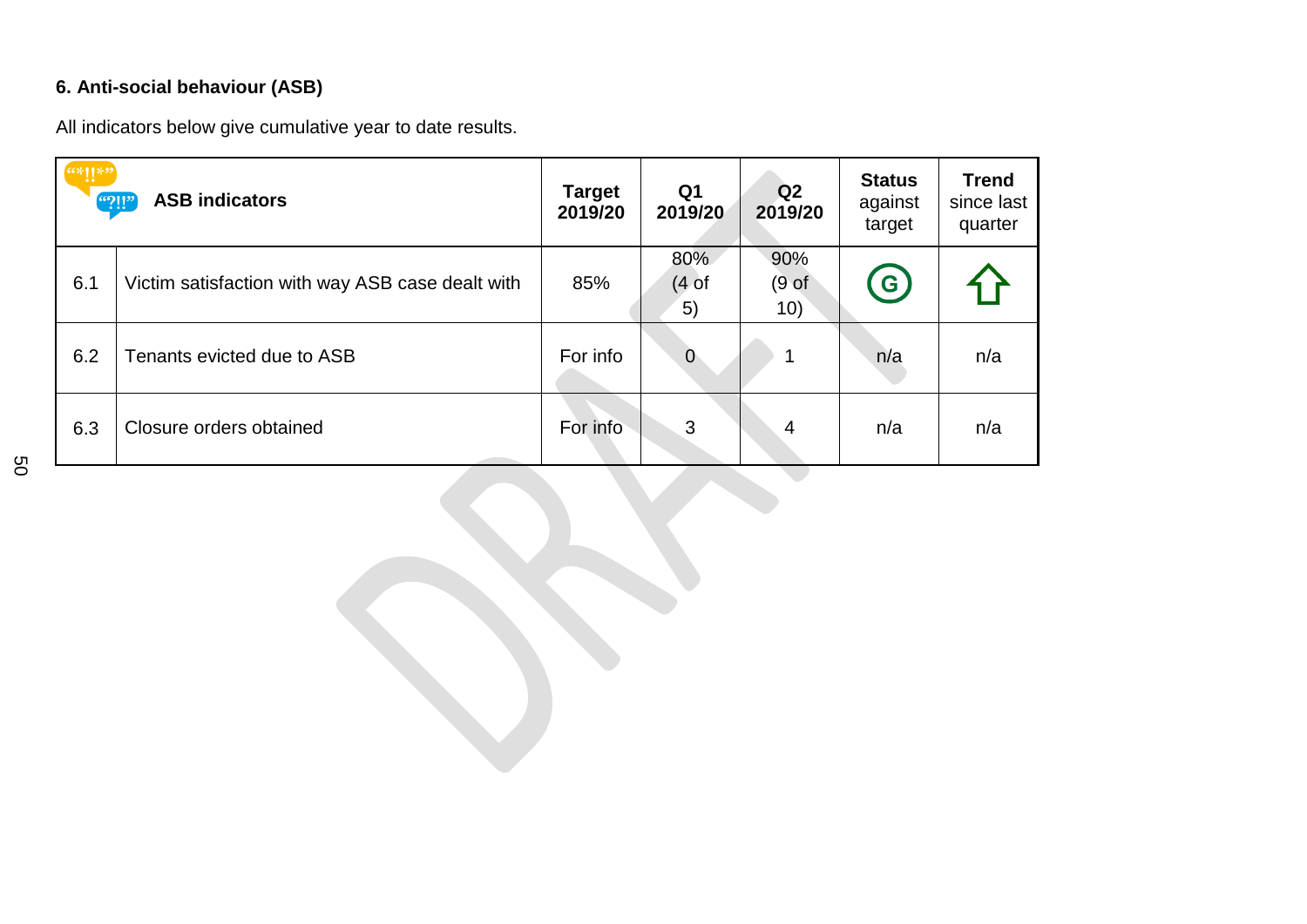## **6.4 New antisocial behaviour (ASB) cases by type**

New ASB cases where the reporter or alleged perpetrator is a council property resident or leaseholder.

| Type of ASB incident / case              | Q <sub>1</sub><br>2019/20 | Q2<br>2019/20        | Change<br>between<br>quarters |
|------------------------------------------|---------------------------|----------------------|-------------------------------|
| Verbal abuse / harassment / intimidation | 44%<br>83                 | 44%<br>92            | $+9$                          |
| <b>Noise</b>                             | 11%<br>21                 | 6%<br>13             | -8                            |
| <b>Drugs</b>                             | 11%<br>21                 | 17%<br>36            | $+15$                         |
| Crime                                    | 10%<br>18                 | 13%<br>27            | $+9$                          |
| Domestic violence / abuse                | 10%<br>18                 | 7%<br>15             | $-3$                          |
| Physical violence                        | 6%<br>11                  | 3%<br>$\overline{7}$ | -4                            |
| Pets and animal nuisance                 | 4%<br>8                   | 7%<br>15             | $+7$                          |
| Hate incident                            | 2%<br>3                   | $1\%$<br>$2^{\circ}$ | $-1$                          |
| Alcohol related                          | 2%<br>$\overline{4}$      | 1%<br>$\overline{2}$ | $-2$                          |
| Total                                    | 100%<br>187               | 100%<br>209          | $+22$                         |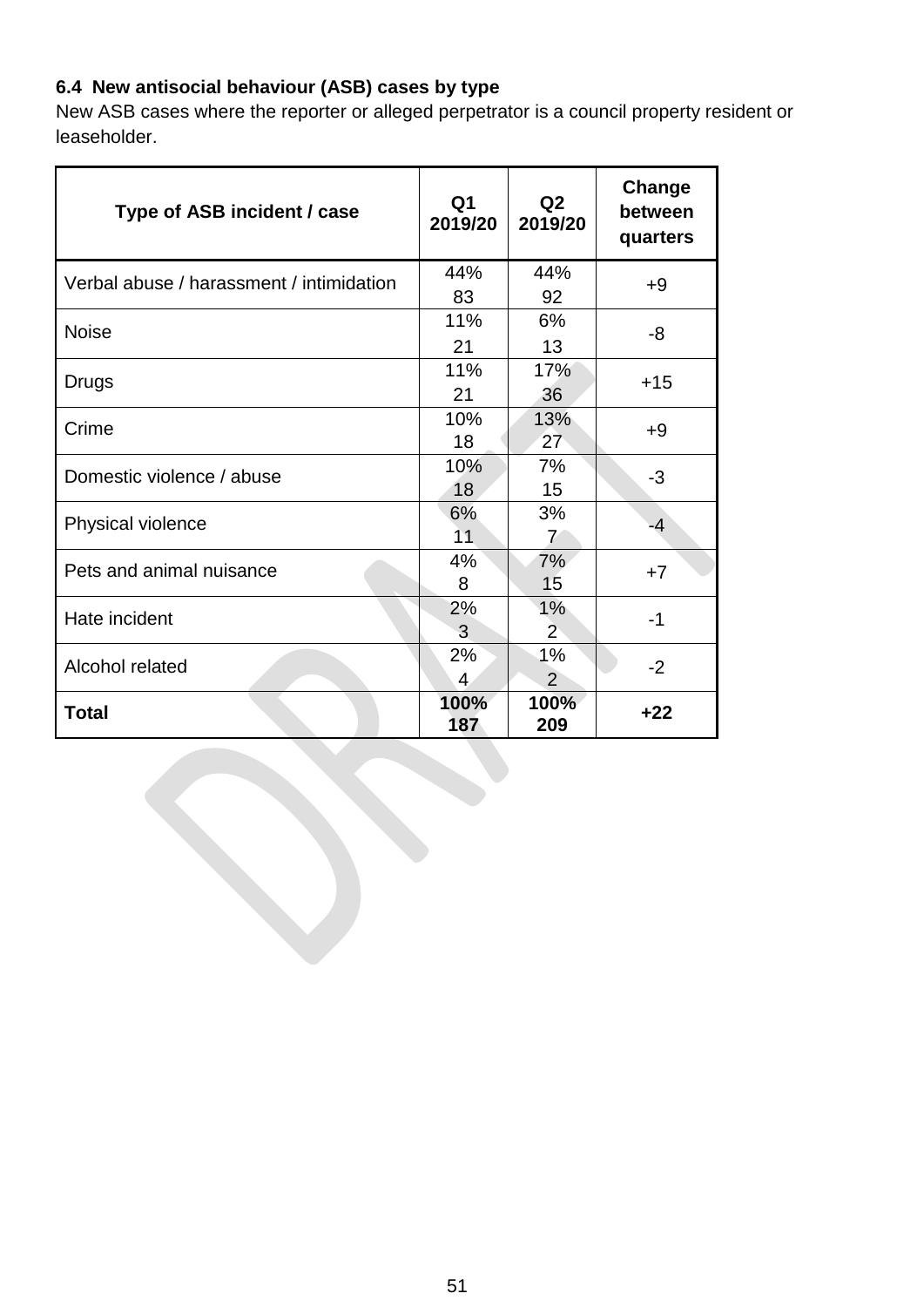## **6.5 New ASB cases by ward**

New ASB cases where the reporter or alleged perpetrator is a council property resident or leaseholder.

| <b>Ward name</b>              | Q <sub>1</sub><br>2019/20 | Q2<br>2019/20  | Change<br>between<br>quarters | <b>Council</b><br>dwellings |
|-------------------------------|---------------------------|----------------|-------------------------------|-----------------------------|
| <b>Brunswick and Adelaide</b> | $\overline{0}$            | $\overline{0}$ | $+0$                          | $\overline{4}$              |
| <b>Central Hove</b>           | 1                         | $\overline{4}$ | $+3$                          | 57                          |
| <b>East Brighton</b>          | 45                        | 54             | $+9$                          | 2,246                       |
| Goldsmid                      | 6                         | 5              | $-1$                          | 326                         |
| Hangleton and Knoll           | 20                        | 20             | $\overline{0}$                | 1,180                       |
| <b>Hanover and Elm Grove</b>  | 6                         | 10             | $+4$                          | 466                         |
| Hollingdean and Stanmer       | 21                        | 15             | $-6$                          | 1,246                       |
| <b>Hove Park</b>              | $\overline{0}$            | $\overline{0}$ | $\overline{0}$                | 10                          |
| Moulsecoomb and Bevendean     | 19                        | 27             | $+8$                          | 1,513                       |
| <b>North Portslade</b>        | 10                        | 5              | $-5$                          | 398                         |
| Patcham                       | $\overline{7}$            | 11             | $+4$                          | 533                         |
| <b>Preston Park</b>           | $\mathbf{1}$              | $\mathbf{1}$   | $\mathbf{0}$                  | 62                          |
| Queen's Park                  | 28                        | 34             | $+6$                          | 1,720                       |
| Regency                       | 0                         | $\overline{0}$ | $\overline{0}$                | 28                          |
| <b>Rottingdean Coastal</b>    | $\overline{0}$            | $\overline{0}$ | $\overline{0}$                | 25                          |
| South Portslade               | 3                         | $\overline{4}$ | $+1$                          | 369                         |
| St. Peter's and North Laine   | 8                         | 14             | $+6$                          | 379                         |
| Westbourne                    | 6                         | $\mathbf 1$    | $-5$                          | 116                         |
| Wish                          | $\overline{2}$            | $\overline{0}$ | $-2$                          | 345                         |
| Withdean                      | $\mathbf{1}$              | $\overline{0}$ | $-1$                          | 44                          |
| Woodingdean                   | 3                         | $\overline{4}$ | $+1$                          | 451                         |
| <b>Total</b>                  | 187                       | 209            | $+22$                         | 11,518                      |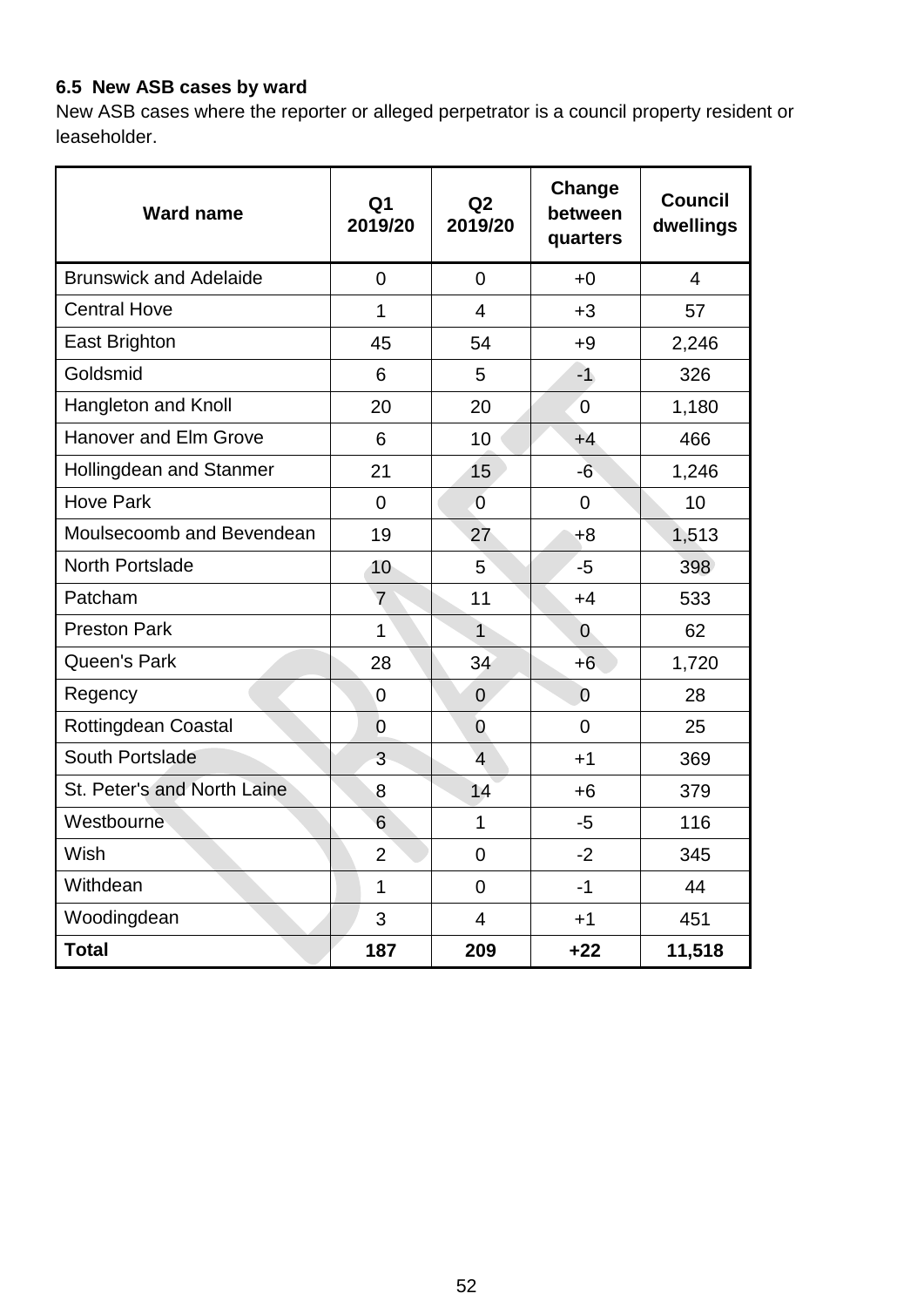### **7. Tenancy management**

The first two indicators below give cumulative year to date results. The last one gives an end of quarter result.

|     | <b>Tenancy management indicators</b>                          | <b>Target</b><br>2019/20 | Q <sub>1</sub><br>2019/20         | Q <sub>2</sub><br>2019/20          | <b>Status</b><br>against<br>target | <b>Trend</b><br>since last<br>quarter |
|-----|---------------------------------------------------------------|--------------------------|-----------------------------------|------------------------------------|------------------------------------|---------------------------------------|
| 7.1 | Tenancy fraud – properties returned to stock                  | For info                 | 5                                 | 7                                  | n/a                                | n/a                                   |
| 7.2 | Tenancies sustained following difficulties                    | 98%                      | 97%<br>(36 <sub>of</sub> )<br>37) | 96%<br>(74 <sub>of</sub> )<br>(77) | $\mathbf{A}$                       |                                       |
| 7.3 | Tenancy visit to general needs tenants within<br>last 5 years | 90%                      | 92%<br>$(9,357$ of<br>10, 134)    | 93%<br>$(9,475$ of<br>10, 197)     | G                                  |                                       |

### **Tenancies sustained following difficulties – 2 percentage points below target**

- **Contributory factors -** three tenants wouldn't engage with the Tenancy Sustainment team and tenancies remain at risk due to arrears.
- **Improvement actions -** to help with arrears, the team take a persistent approach in supporting tenants with applying for benefits including Universal Credit.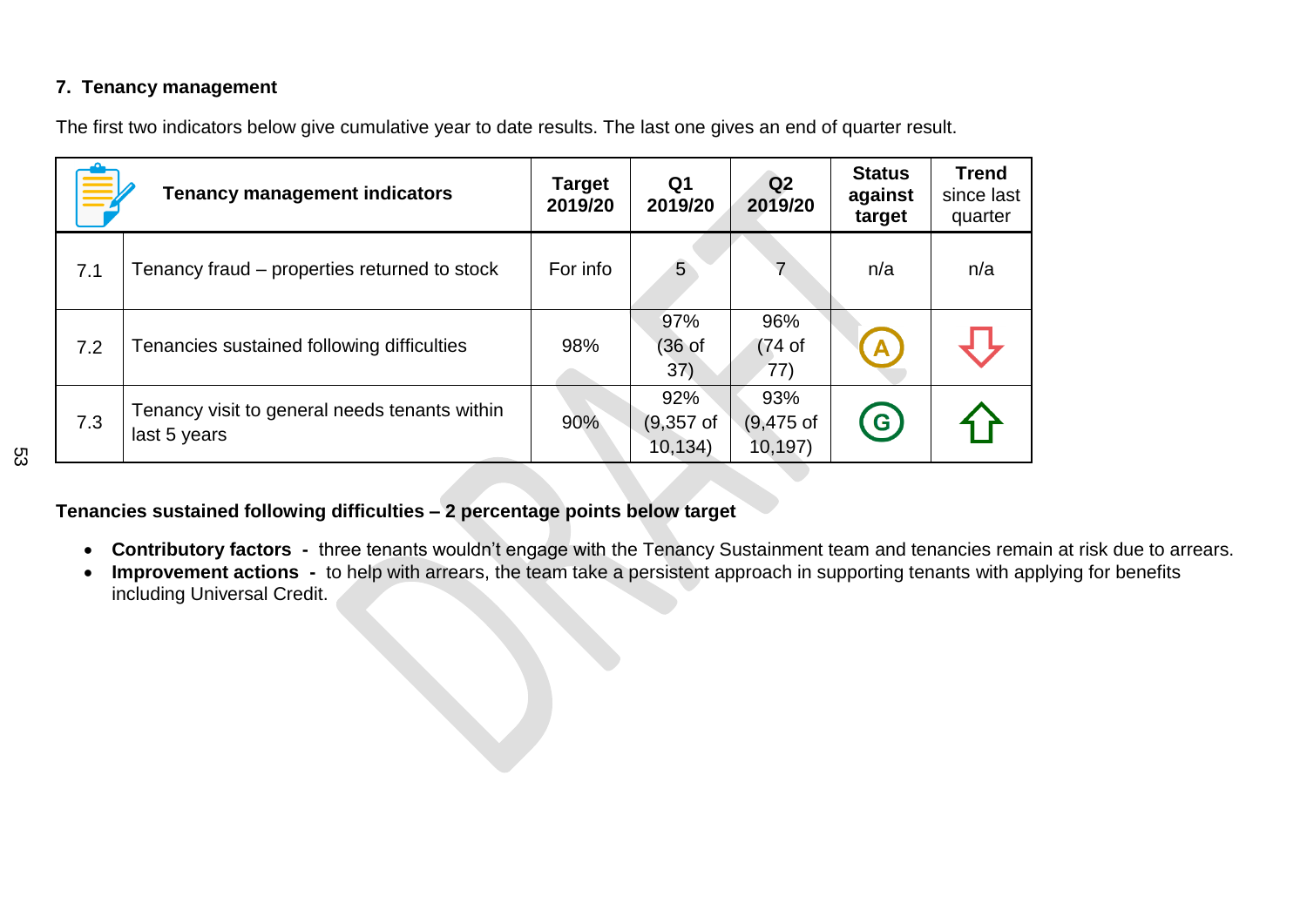## **7.4 New tenancy management cases by type**

New tenancy management cases, other than antisocial behaviour, involving a council property resident or leaseholder.

| Type of tenancy management case          | Q <sub>1</sub><br>2019/20 | Q <sub>2</sub><br>2019/20 | Change<br>between<br>quarters |
|------------------------------------------|---------------------------|---------------------------|-------------------------------|
| Abandonment                              | 4%<br>14                  | 2%<br>10                  | -4                            |
| Assignment request                       | 9%<br>3                   | 1%<br>5                   | $+2$                          |
| <b>Boundary issues</b>                   | 15%<br>50                 | 16%<br>67                 | $+17$                         |
| Caretaking                               | 1%<br>3                   | $0\%$<br>$\overline{0}$   | $-3$                          |
| <b>Court of Protection</b>               | 1%<br>$\overline{2}$      | 0%<br>$\overline{2}$      | $\overline{0}$                |
| Death of a tenant (including succession) | 16%<br>52                 | 16%<br>64                 | $+12$                         |
| Decants and temporary moves              | 2%<br>6                   | $0\%$<br>$\mathbf{1}$     | -5                            |
| Fraud                                    | 2%<br>6                   | 0%<br>$\mathcal{P}$       | $-4$                          |
| Leaseholder breach                       | 1%<br>$\overline{2}$      | 2%<br>9                   | $+7$                          |
| Tenancy breach                           | 9%<br>28                  | 11%<br>45                 | $+17$                         |
| Unsatisfactory interiors                 | 4%<br>13                  | 5%<br>22                  | +9                            |
| Untidy gardens                           | 27%<br>90                 | 26%<br>107                | $+17$                         |
| Use and occupation                       | 1%<br>$\overline{4}$      | $0\%$<br>$\overline{2}$   | $-2$                          |
| Vulnerable adult and safeguarding        | 17%<br>55                 | 18%<br>74                 | $+19$                         |
| <b>Total</b>                             | 100%<br>328               | 100%<br>410               | $+82$                         |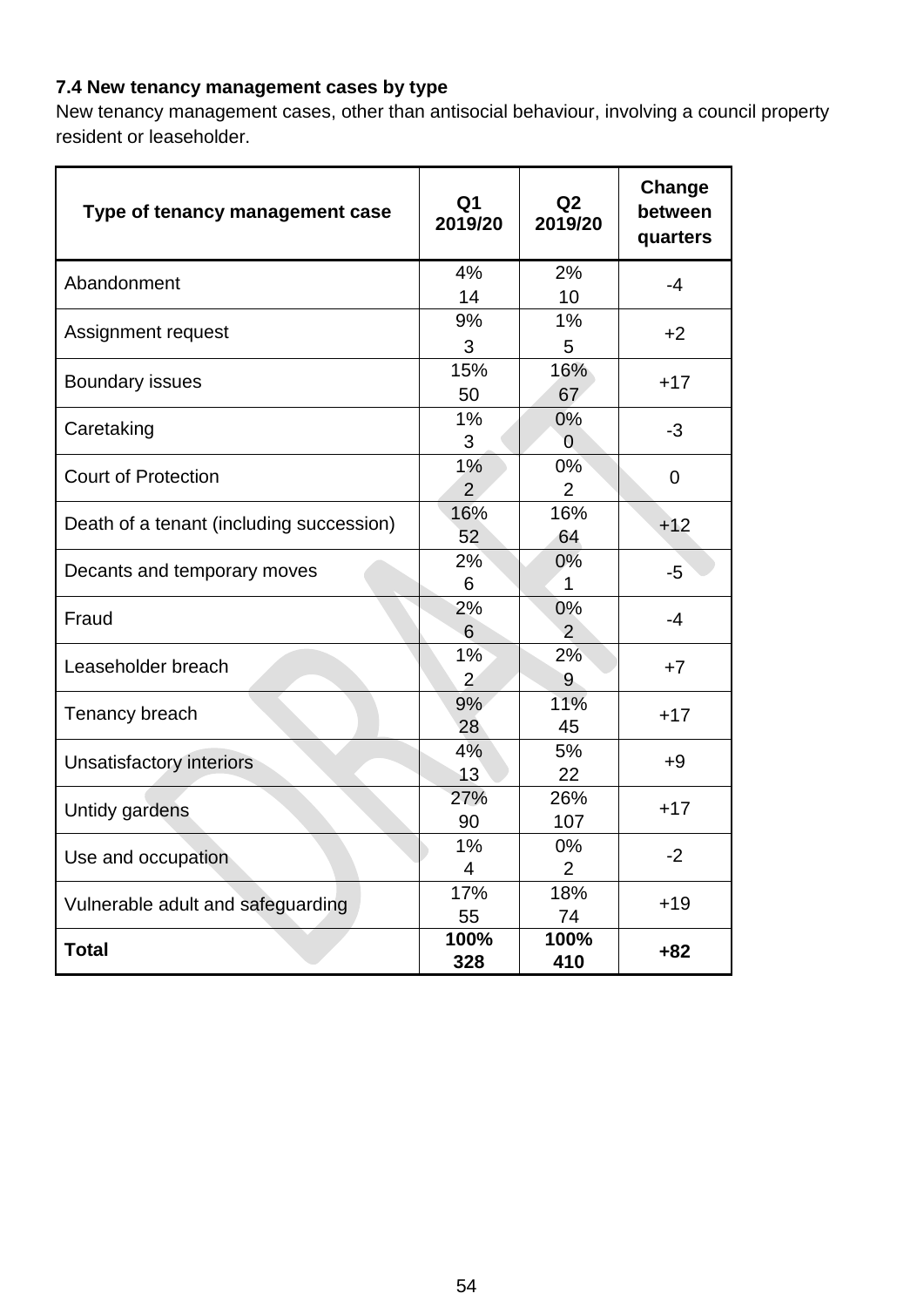## **7.5 New tenancy management cases by ward**

New tenancy management cases, other than antisocial behaviour, involving a council property resident or leaseholder.

| <b>Ward name</b>              | Q <sub>1</sub><br>2019/20 | Q <sub>2</sub><br>2019/20 | Change<br>between<br>quarters | <b>Council</b><br>dwellings |
|-------------------------------|---------------------------|---------------------------|-------------------------------|-----------------------------|
| <b>Brunswick and Adelaide</b> | $\overline{0}$            | $\overline{0}$            | $\overline{0}$                | $\overline{4}$              |
| <b>Central Hove</b>           | $\overline{4}$            | $\overline{4}$            | $\Omega$                      | 57                          |
| East Brighton                 | 37                        | 71                        | $+34$                         | 2,246                       |
| Goldsmid                      | 8                         | 11                        | $+3$                          | 326                         |
| Hangleton and Knoll           | 49                        | 61                        | $+12$                         | 1,180                       |
| <b>Hanover and Elm Grove</b>  | 15                        | 10                        | $-5$                          | 466                         |
| Hollingdean and Stanmer       | 35                        | 50                        | $+15$                         | 1,246                       |
| <b>Hove Park</b>              | $\mathbf{1}$              | $\overline{0}$            | $-1$                          | 10                          |
| Moulsecoomb and Bevendean     | 67                        | 56                        | $-11$                         | 1,513                       |
| <b>North Portslade</b>        | 15                        | 18                        | $+3$                          | 398                         |
| Patcham                       | 12 <sup>2</sup>           | 21                        | $+9$                          | 533                         |
| <b>Preston Park</b>           | $\overline{0}$            | $\overline{4}$            | $+4$                          | 62                          |
| Queen's Park                  | 53                        | 50                        | $-3$                          | 1,720                       |
| Regency                       | 3                         | $\mathbf{1}$              | $-2$                          | 28                          |
| <b>Rottingdean Coastal</b>    | $\mathbf{1}$              | $\overline{0}$            | $-1$                          | 25                          |
| South Portslade               | 9                         | 14                        | $+5$                          | 369                         |
| St. Peter's and North Laine   | 6                         | 10                        | $+4$                          | 379                         |
| Westbourne                    | $\overline{2}$            | 3                         | $+1$                          | 116                         |
| Wish                          | $\overline{4}$            | 10                        | $+6$                          | 345                         |
| Withdean                      | $\overline{0}$            | 8                         | $+8$                          | 44                          |
| Woodingdean                   | 10                        | 8                         | $-2$                          | 451                         |
| <b>Total</b>                  | 328                       | 410                       | $+82$                         | 11,518                      |